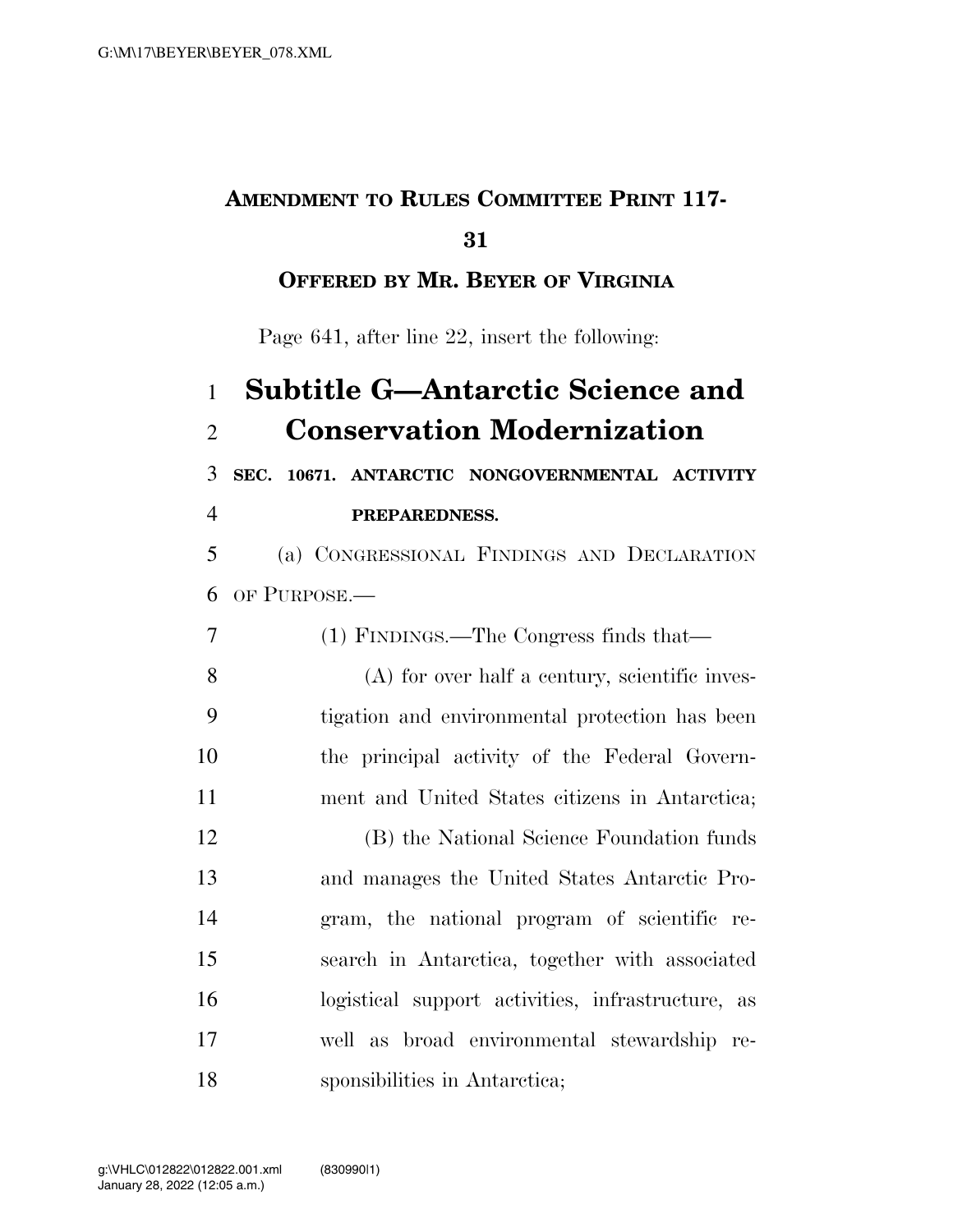$\mathfrak{D}$ 

 (C) land- and ship-borne tourism in Ant- arctica, including tourism hat United States- based companies organize or originate, con- tinues to increase at a significant rate; (D) achievement of the United States Ant-

 arctic Program scientific objectives requires the full commitment of the operational and logistics capabilities of the Program;

 (E) longstanding United States policy re- garding private nongovernmental expeditions to Antarctica has been not to offer support or other services to private expeditions in Antarc- tica, and, instead to encourage complete oper- ational and financial self-sufficiency on the part of nongovernmental expeditions to Antarctica;

 (F) in limited emergency situations the United States may attempt, at its discretion and in accordance with international law and humanitarian principles, the rescue of private individuals provided that no unacceptable risks are posed to United States personnel and the rescue can be accomplished by the United States within locally available means;

 (G) increased tourism and other non-governmental activities could result in addi-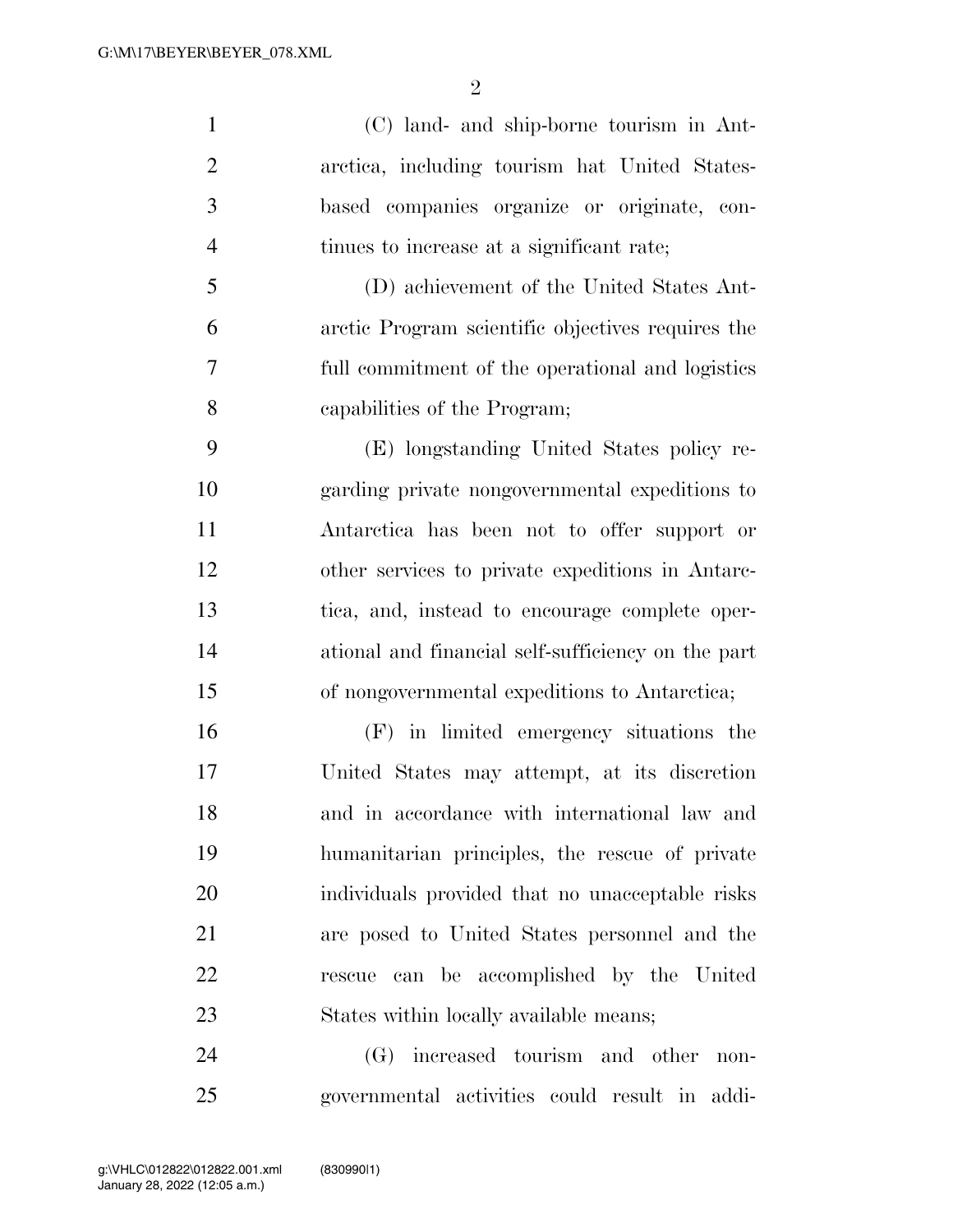tional health and safety, search and rescue, medical care and evacuation costs. These costs could increase the financial burden on the United States Antarctic Program, increase the risks to the safety of those involved in search and rescue, and jeopardize scientific objectives through the diversion of resources; and

 (H) in recognition of the growing potential for additional costs to be imposed on national Antarctic programs, the Antarctic Treaty Con- sultative Parties, including the United States, adopted Measure 4 (2004), ''Insurance and Contingency Planning for Tourism and Non- Governmental Activities in the Antarctic Treaty Area'', which, after it takes effect, will require the Parties to impose operational and financial self-sufficiency requirements on nongovern- mental persons organizing expeditions to Ant- arctica organized in or proceeding from their country.

 (2) PURPOSE.—The purpose of this section is to implement Measure 4 (2004), ''Insurance and Contingency Planning for Tourism and Non-Govern-mental Activities in the Antarctic Treaty Area''.

(b) DEFINITIONS.—For the purposes of this section: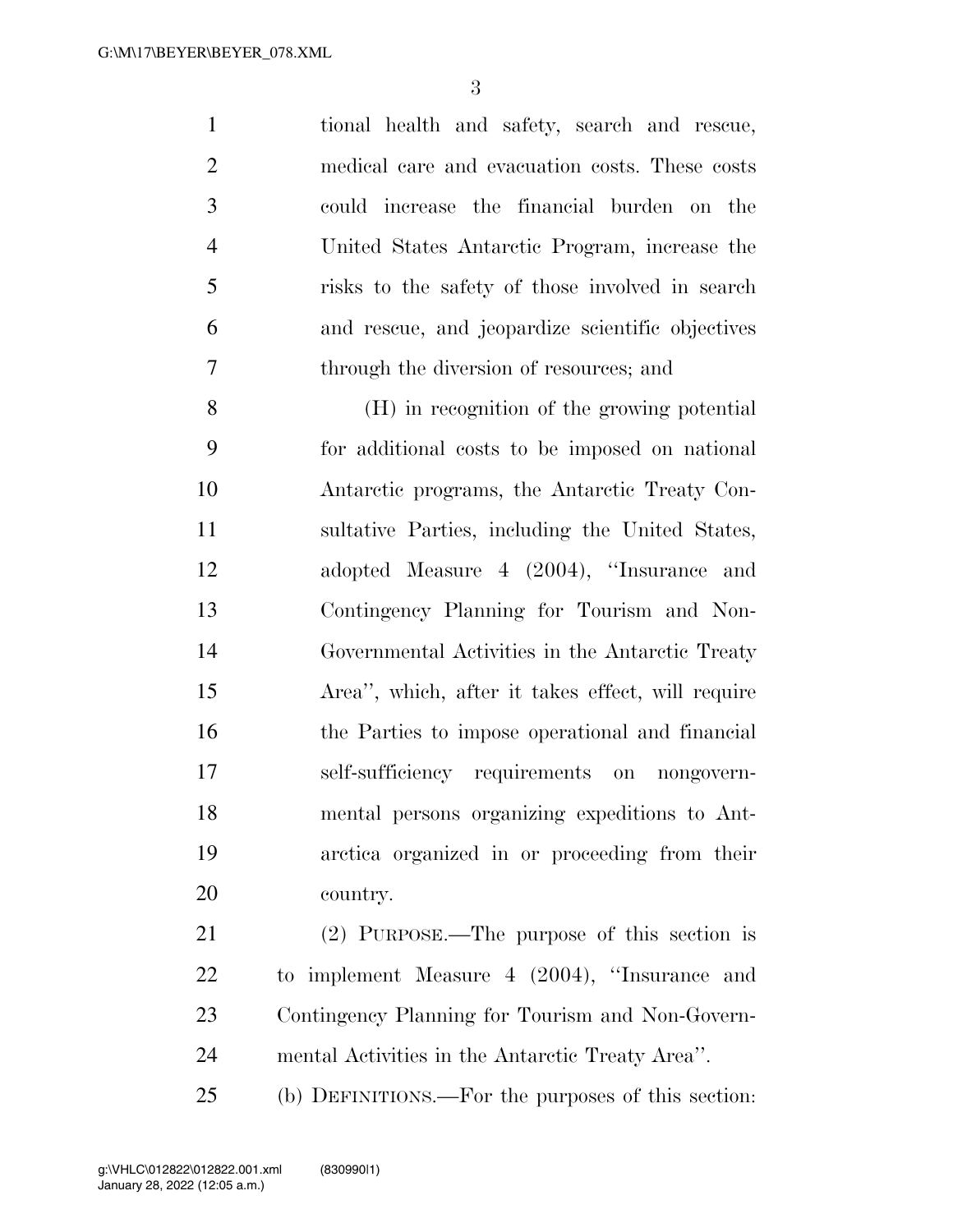| $\mathbf{1}$   | (1) ANTARCTICA.—The term "Antarctica"                |
|----------------|------------------------------------------------------|
| $\overline{2}$ | means the area south of 60 degrees south latitude.   |
| 3              | (2) DIRECTOR.—The term "Director" means              |
| $\overline{4}$ | the Director of the National Science Foundation.     |
| 5              | $(3)$ EXPEDITION.—                                   |
| 6              | (A) IN GENERAL.—The term "expedition"                |
| $\tau$         | means an activity undertaken by one or more          |
| 8              | nongovernmental persons organized within or          |
| 9              | proceeding from the United States to or within       |
| 10             | Antarctica for which advance notification is re-     |
| 11             | quired under paragraph 5 of Article VII of the       |
| 12             | Antarctic Treaty.                                    |
| 13             | (B) EXCLUSION.—The term "expedition"                 |
| 14             | does not include fishing activities or the oper-     |
| 15             | ation of fishing vessels.                            |
| 16             | (4) PERSON.—The term "person" has the                |
| 17             | meaning given that term in section 1 of title 1,     |
| 18             | United States Code, and includes any person subject  |
| 19             | to the jurisdiction of the United States except that |
| 20             | the term does not include any department, agency,    |
| 21             | or other instrumentality of the Federal Government.  |
| 22             | (c) OBLIGATION OF PERSONS ORGANIZING EXPEDI-         |
| 23             | TIONS TO PREPARE CONTINGENCY PLANS AND OBTAIN        |
| 24             | INSURANCE.                                           |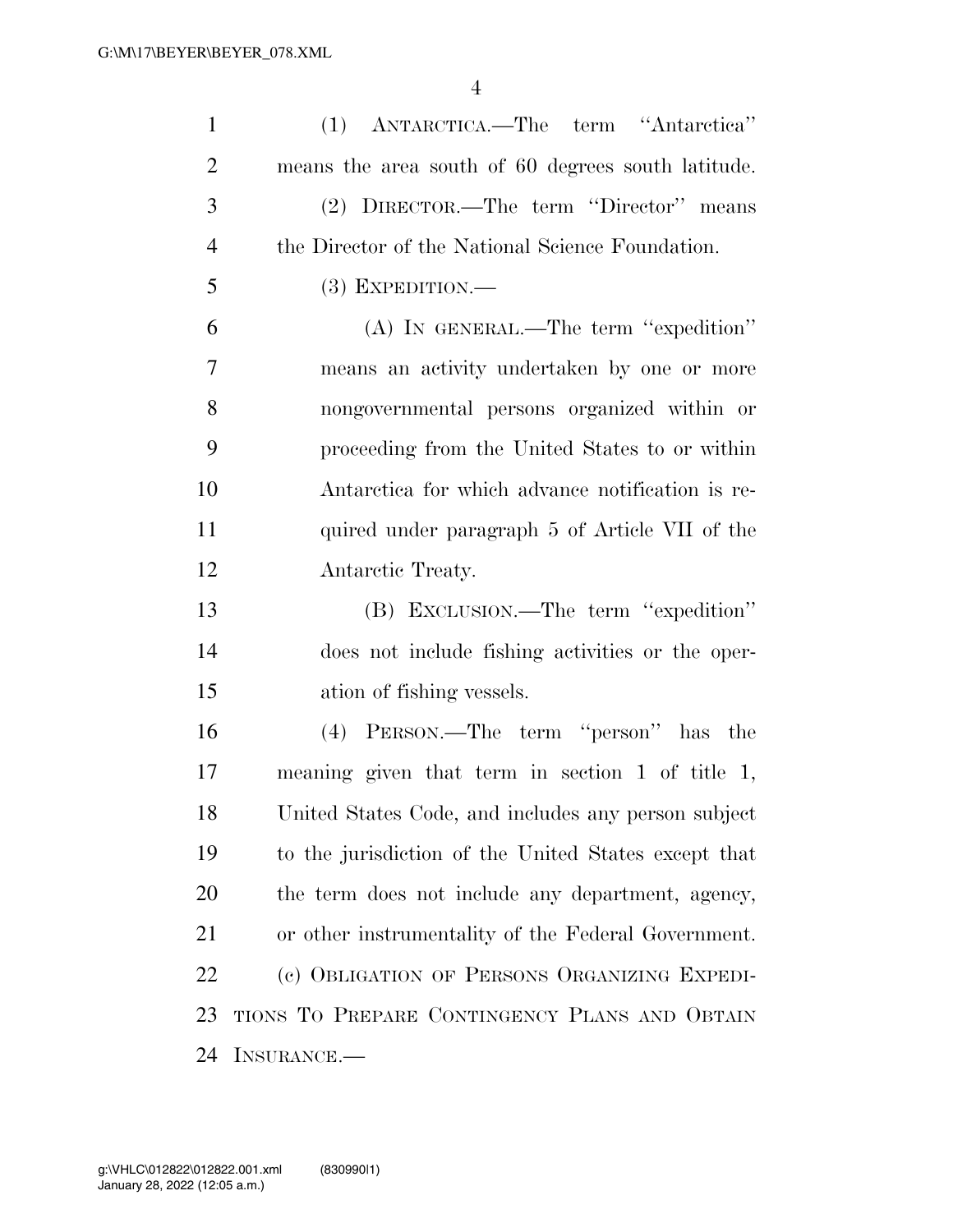| $(1)$ IN GENERAL.—A person organizing an ex- |                |  |  |
|----------------------------------------------|----------------|--|--|
| pedition shall—                              |                |  |  |
|                                              | $\blacksquare$ |  |  |

 (A) prepare and establish appropriate con- tingency plans and sufficient arrangements for health and safety, search and rescue, medical care and evacuation of persons engaged in an expedition;

 (B) obtain adequate insurance or other fi- nancial arrangements to cover all costs associ- ated with search and rescue and medical care and possible evacuation of any persons engaged in an expedition; and

 (C) establish or obtain the contingency plans, arrangements and insurance or other fi- nancial arrangements referred to in this sub- paragraph prior to the date on which an expedi-17 tion commences.

 (2) EXPRESS WRITTEN AGREEMENT.—In estab- lishing or obtaining contingency plans under para- graph (1), a person shall not rely on support from national Antarctic programs or other agencies of governments conducting research or other activities in Antarctica without their express written agree-ment.

25 (d) CERTIFICATION OF COMPLIANCE.—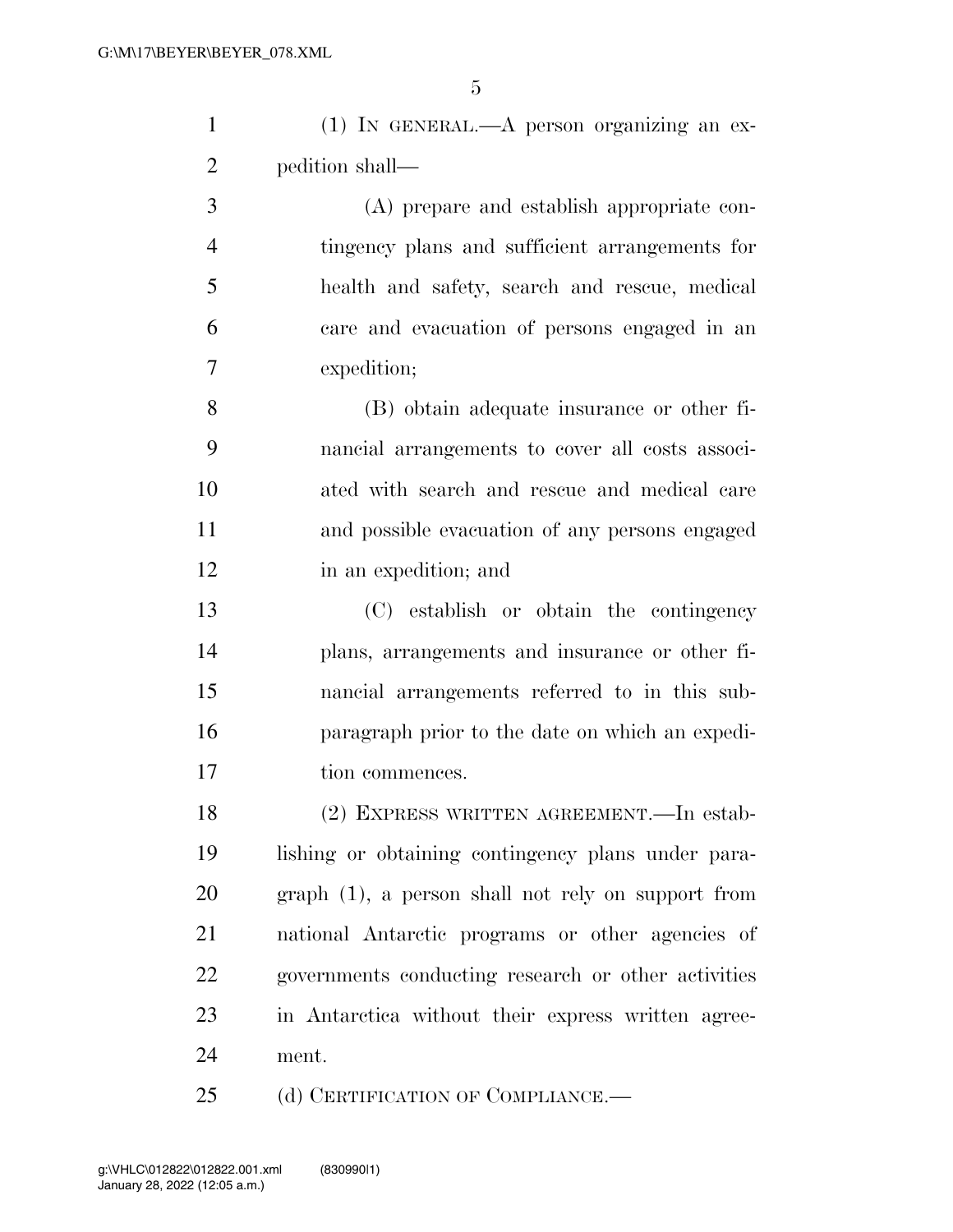| $\mathbf{1}$   | (1) IN GENERAL.—Persons organizing expedi-            |
|----------------|-------------------------------------------------------|
| $\overline{2}$ | tions shall submit to the Director a written certifi- |
| 3              | cation that confirms its compliance with the require- |
| $\overline{4}$ | ments of subsection (c), including a statement that   |
| 5              | all such plans, arrangements and insurance or other   |
| 6              | financial arrangements meet all applicable inter-     |
| 7              | national and domestic legal and regulatory require-   |
| 8              | ments as well as clearly established industry stand-  |
| 9              | ards.                                                 |
| 10             | $(2)$ VIOLATION.—                                     |
| 11             | (A) ACKNOWLEDGMENT. Any certifi-                      |
| 12             | cation submitted pursuant to paragraph (1)            |
| 13             | shall contain an acknowledgment that any              |
| 14             | knowing and willful false statement made in           |
| 15             | such certification is punishable under section        |
| 16             | 1001 of title 18, United States Code, by fine or      |
| 17             | imprisonment of not more than 5 years, or             |
| 18             | both.                                                 |
| 19             | (B) CRIMINAL PROSECUTION.—The Direc-                  |
| 20             | tor may refer potential violations of section         |
| 21             | 1001 of such title to the Department of Justice       |
| 22             | for criminal prosecution, as appropriate.             |
| 23             | (e) COSTS AND ADMINISTRATIVE FEES.—                   |
| 24             | (1) IN GENERAL.—If a person organizing an             |
| 25             | expedition receives any services covered by this sub- |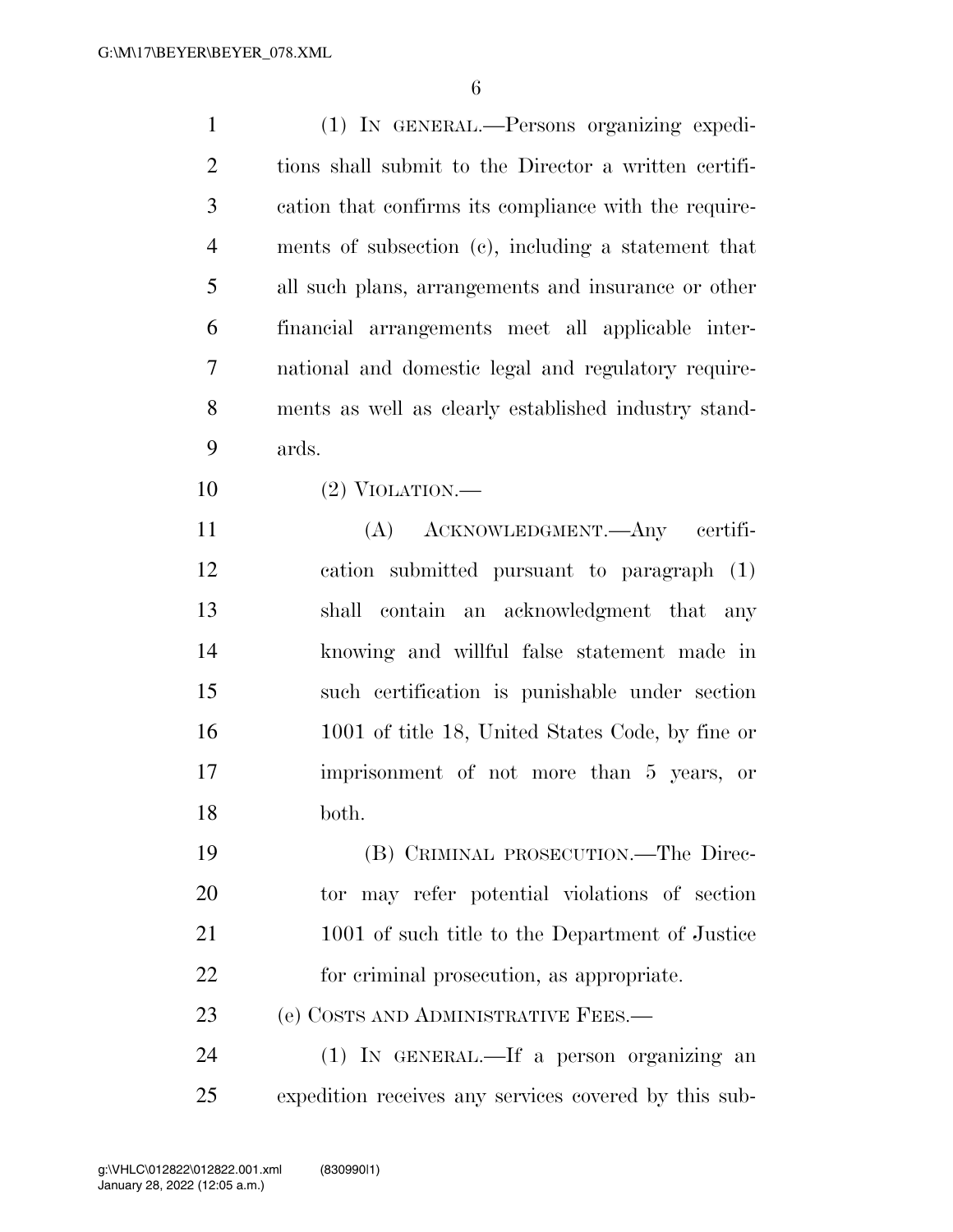| $\mathbf{1}$   | section from any department, agency, or instrumen-      |
|----------------|---------------------------------------------------------|
| $\overline{2}$ | tality of the Federal Government, or contractors        |
| 3              | working in support of such entities, absent an ex-      |
| $\overline{4}$ | press written agreement for such services with the      |
| 5              | National Science Foundation, the Director may as-       |
| 6              | sess the costs, direct and indirect, of any such serv-  |
| 7              | ices incurred by the National Science Foundation,       |
| 8              | its contractors, or other department, agency, or in-    |
| 9              | strumentality of the Federal Government, including      |
| 10             | all reasonable attorney's fees and costs associated     |
| 11             | with the collection of such sums.                       |
| 12             | (2) RECOVERY OF COSTS.—The Director may                 |
| 13             | request the Attorney General to initiate a civil action |
| 14             | for the recovery of such costs.                         |
| 15             | (3) COLLECTION AND DISTRIBUTION.—The Na-                |
| 16             | tional Science Foundation-                              |
| 17             | $(A)$ is authorized to retain all monies col-           |
| 18             | lected pursuant to this paragraph; and                  |
| 19             | (B) shall distribute such monies to any de-             |
| 20             | partment, agency, or instrumentality of the             |
| 21             | Federal Government to the extent non-reim-              |
| 22             | bursed costs were actually incurred by those en-        |
| 23             | tities and such monies shall remain available for       |
| 24             | expenditure, without further appropriation,             |
| 25             | until expended.                                         |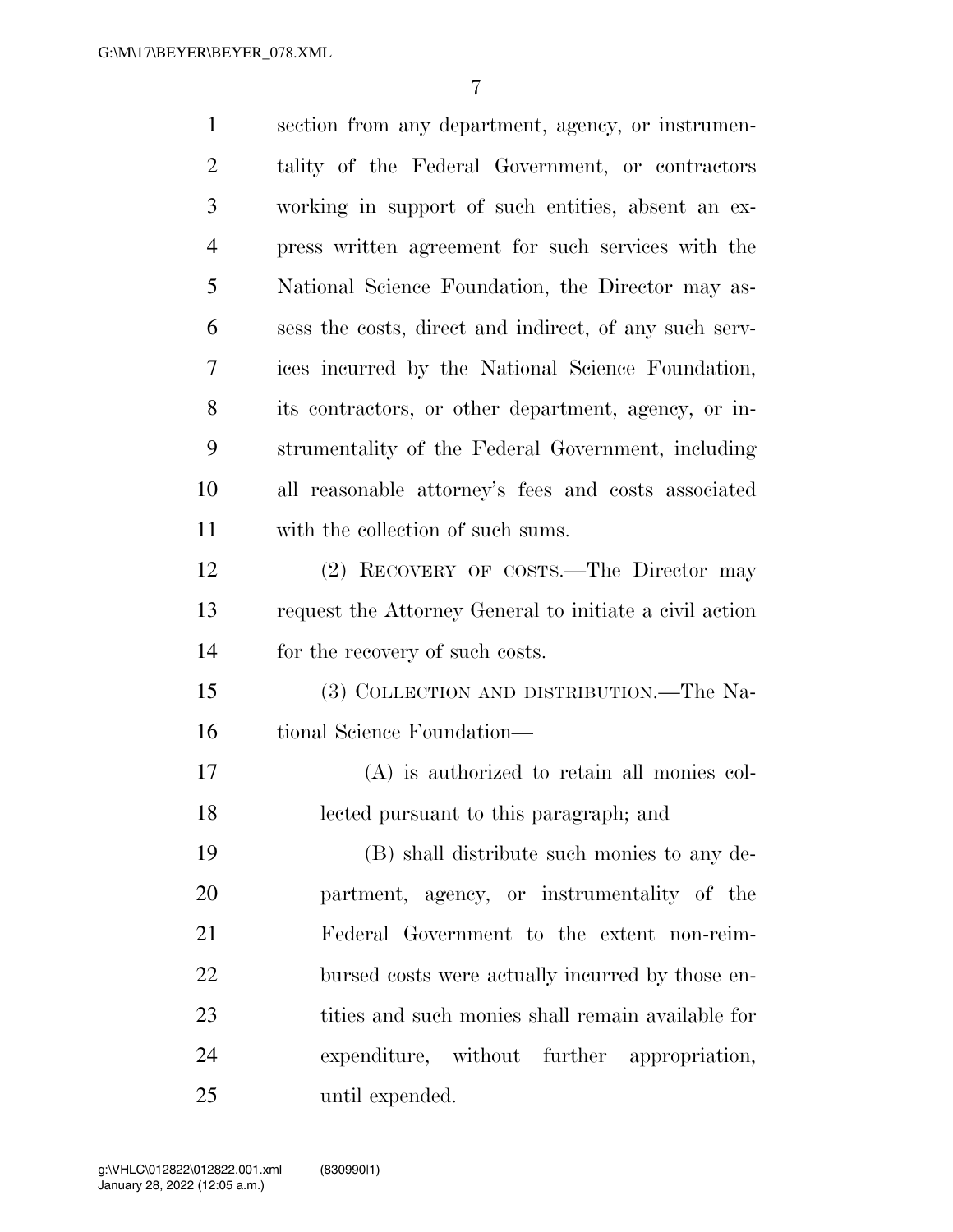| $\mathbf{1}$   | (4) ADMINISTRATIVE FEES.-                              |
|----------------|--------------------------------------------------------|
| $\overline{2}$ | (A) AUTHORITY.—Beginning in fiscal year                |
| 3              | 2021 and thereafter, the Director may estab-           |
| $\overline{4}$ | lish, modify, charge, and collect administrative       |
| 5              | fees for the administration of the requirements        |
| 6              | of this subsection.                                    |
| 7              | (B) RETENTION.—The National Science                    |
| 8              | Foundation is authorized to retain all monies          |
| 9              | collected pursuant to this paragraph and such          |
| 10             | monies shall remain available for expenditure,         |
| 11             | without further appropriation, until expended.         |
| 12             | (f) FOREIGN EXPEDITIONS.—                              |
| 13             | (1) IN GENERAL.—Except as provided under               |
| 14             | paragraph (2), a person organizing an expedition       |
| 15             | shall not be required to comply with the provisions    |
| 16             | of this subsection if the Secretary of State deter-    |
| 17             | mines at any time, in writing, that another Party to   |
| 18             | the Antarctic Treaty has jurisdiction over that expe-  |
| 19             | dition and is exercising its authority with regard to  |
| 20             | that expedition.                                       |
| 21             | (2) EXCEPTION.—To the extent the National              |
| 22             | Science Foundation, its contractors, or other depart-  |
| 23             | ment, agency, or instrumentality of the Federal Gov-   |
| 24             | ernment incurs direct or indirect costs relating to    |
| 25             | services covered by this subsection for an expedition, |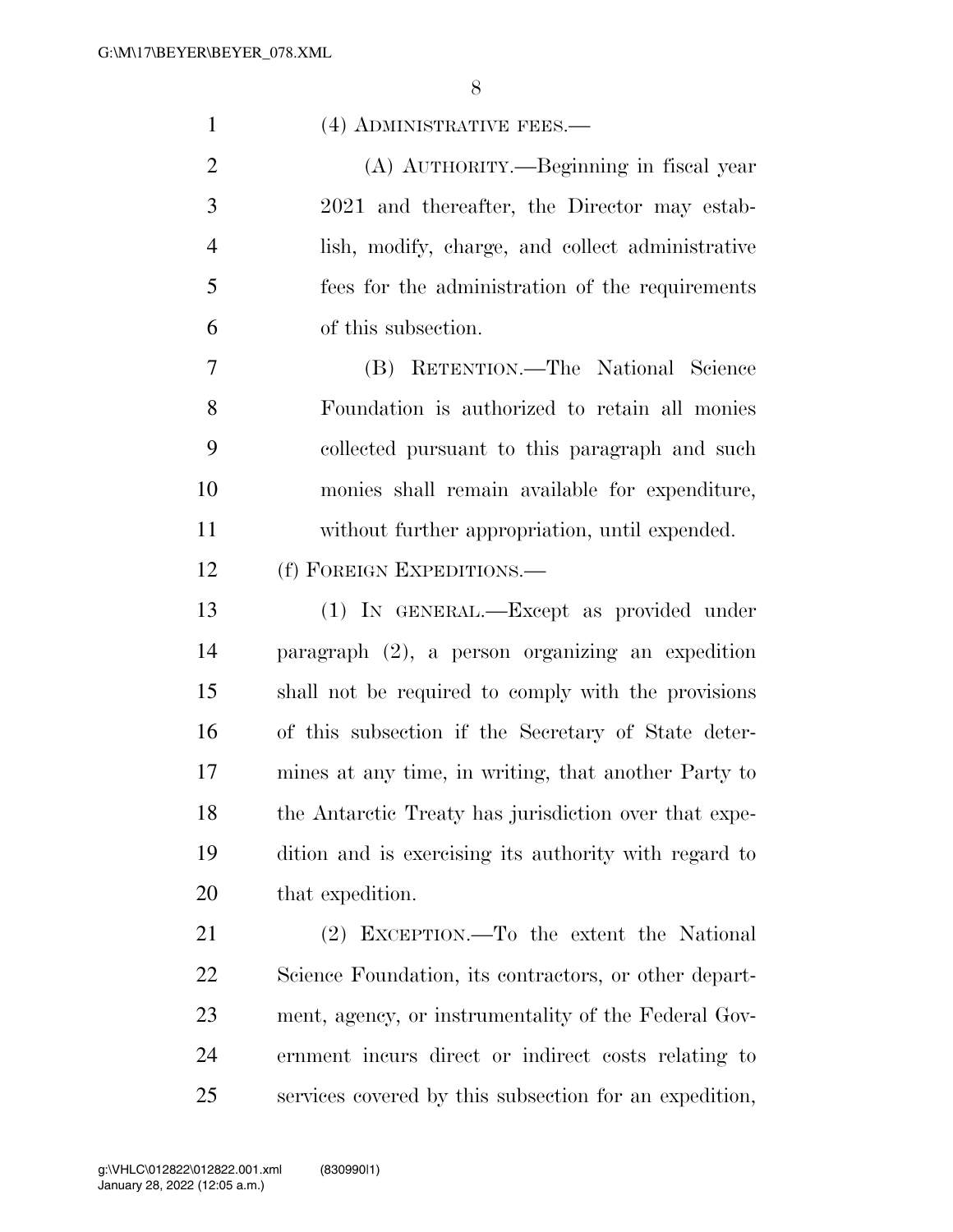| $\mathbf{1}$   | such costs remain recoverable against persons sub-     |
|----------------|--------------------------------------------------------|
| $\overline{2}$ | ject to the jurisdiction of the United States pursuant |
| 3              | to subsection (e).                                     |
| $\overline{4}$ | (g) CIVIL PENALTIES.—                                  |
| 5              | (1) ASSESSMENT OF PENALTIES.-                          |
| 6              | (A) LIABILITY.—A person organizing an                  |
| 7              | expedition that the Director determines, after         |
| 8              | notice and an opportunity for a hearing, to have       |
| 9              | failed to comply with the requirements of this         |
| 10             | subsection, or its implementing regulations,           |
| 11             | shall be liable to the United States for a civil       |
| 12             | penalty.                                               |
| 13             | (i) AMOUNT.—The amount of the civil                    |
| 14             | penalty shall not exceed \$10,000 for each             |
| 15             | violation unless the prohibited act was                |
| 16             | knowingly committed, in which case the                 |
| 17             | amount of the civil penalty shall not exceed           |
| 18             | $$25,000$ for each violation.                          |
| 19             | SEPARATE OFFENSE.—Each day<br>(ii)                     |
| 20             | an expedition remains in Antarctica with-              |
| 21             | out complying with the requirements of                 |
| 22             | this subsection shall constitute a separate            |
| 23             | offense for penalty purposes.                          |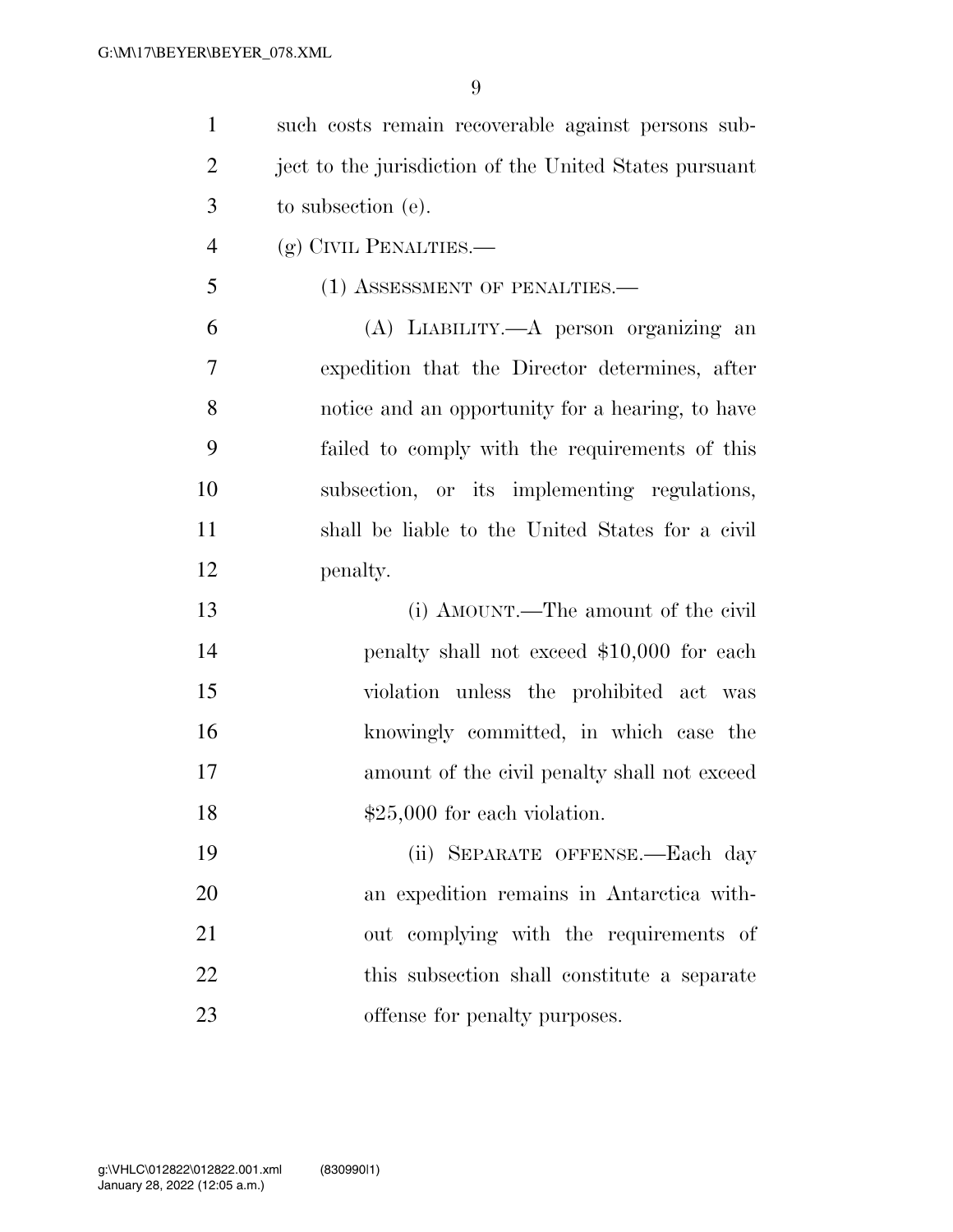| $\mathbf{1}$   | (iii) WRITTEN NOTICE.—The amount                  |
|----------------|---------------------------------------------------|
| $\overline{2}$ | of any civil penalty shall be assessed by the     |
| 3              | Director by written notice.                       |
| $\overline{4}$ | (iv) DISCRETION.—Any civil penalty                |
| 5              | assessed under this subparagraph may be           |
| 6              | remitted or mitigated by the Director.            |
| 7              | $(2)$ HEARINGS.—                                  |
| 8              | (A) IN GENERAL.—Hearings for the as-              |
| 9              | sessment of civil penalties under paragraph (1)   |
| 10             | shall be conducted in accordance with section     |
| 11             | 554 of title 5, United States Code.               |
| 12             | (B) SUBPOENAS AND OATHS.-For<br>the               |
| 13             | purposes of conducting any such hearing, the      |
| 14             | Director may issue subpoenas for the attend-      |
| 15             | ance and testimony of witnesses and the pro-      |
| 16             | duction of relevant papers, books, and docu-      |
| 17             | ments, and may administer oaths.                  |
| 18             | (C) WITNESSES.—Witnesses summoned                 |
| 19             | shall be paid the same fees and mileage that      |
| 20             | are paid to witnesses in the courts of the        |
| 21             | United States.                                    |
| 22             | (D) COURT ORDER.—In case of contumacy             |
| 23             | or refusal to obey a subpoena served upon any     |
| 24             | person pursuant to this subparagraph, the dis-    |
| 25             | trict court of the United States for any district |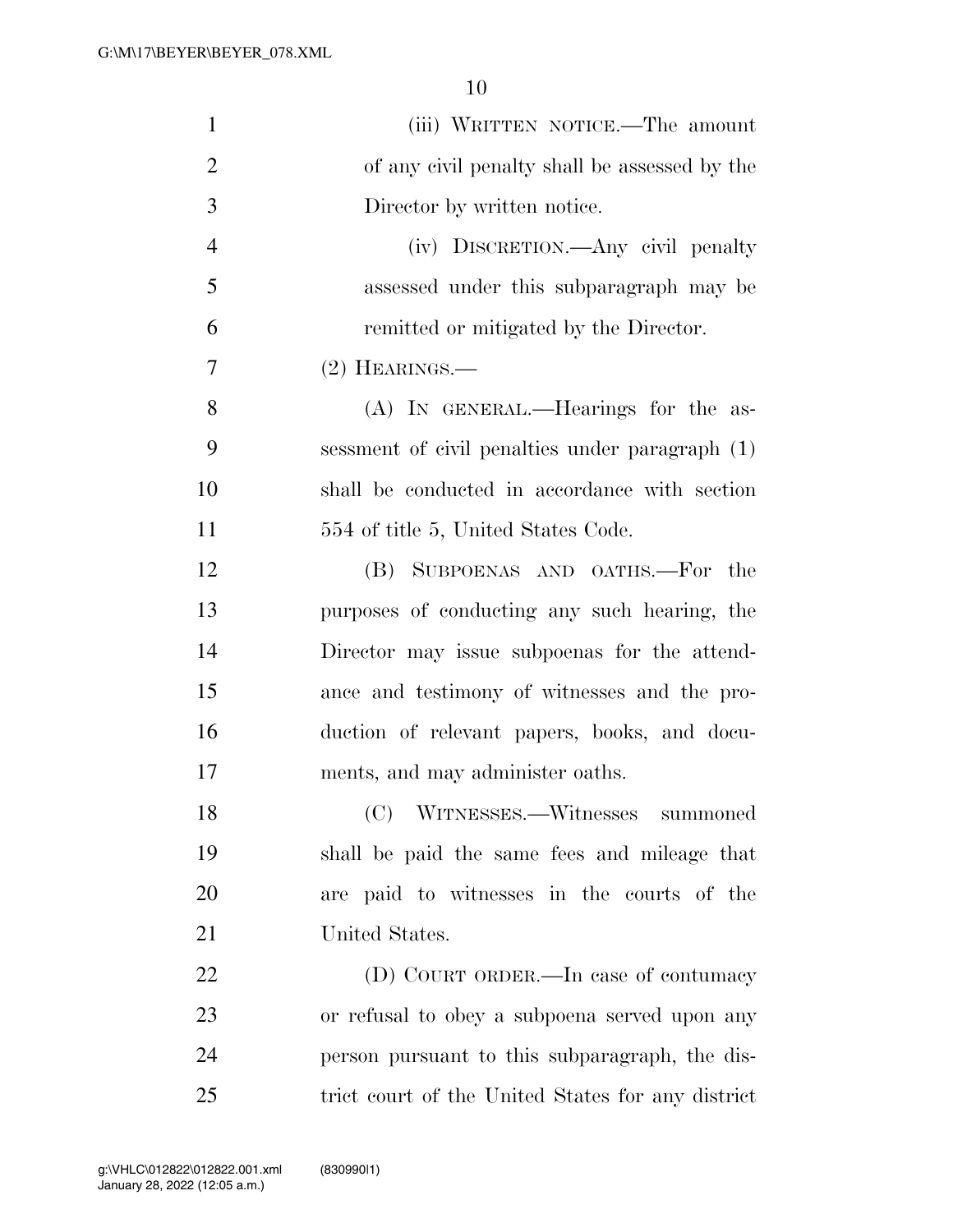1 in which such person is found, resides, or trans- acts business, upon application by the United States and after notice to such person, shall have jurisdiction to issue an order requiring such person to appear and give testimony be- fore the Director or to appear and produce doc- uments before the Director, or both, and any failure to obey such order of the court may be punished by such court as a contempt thereof. (3) REVIEW.—

11 (A) IN GENERAL.—Upon the failure of any person against whom a civil penalty is assessed under paragraph (1) to pay such penalty, the Director may request the Attorney General to institute a civil action in a district court of the United States for any district in which such person is found, resides, or transacts business to collect the penalty and such court shall have jurisdiction to hear and decide any such action.

 (B) COURT PROCEEDING.—The court shall hear the action described under subparagraph (A) on the record made before the Director and shall sustain the decision of the Director if it is supported by substantial evidence on the record considered as a whole.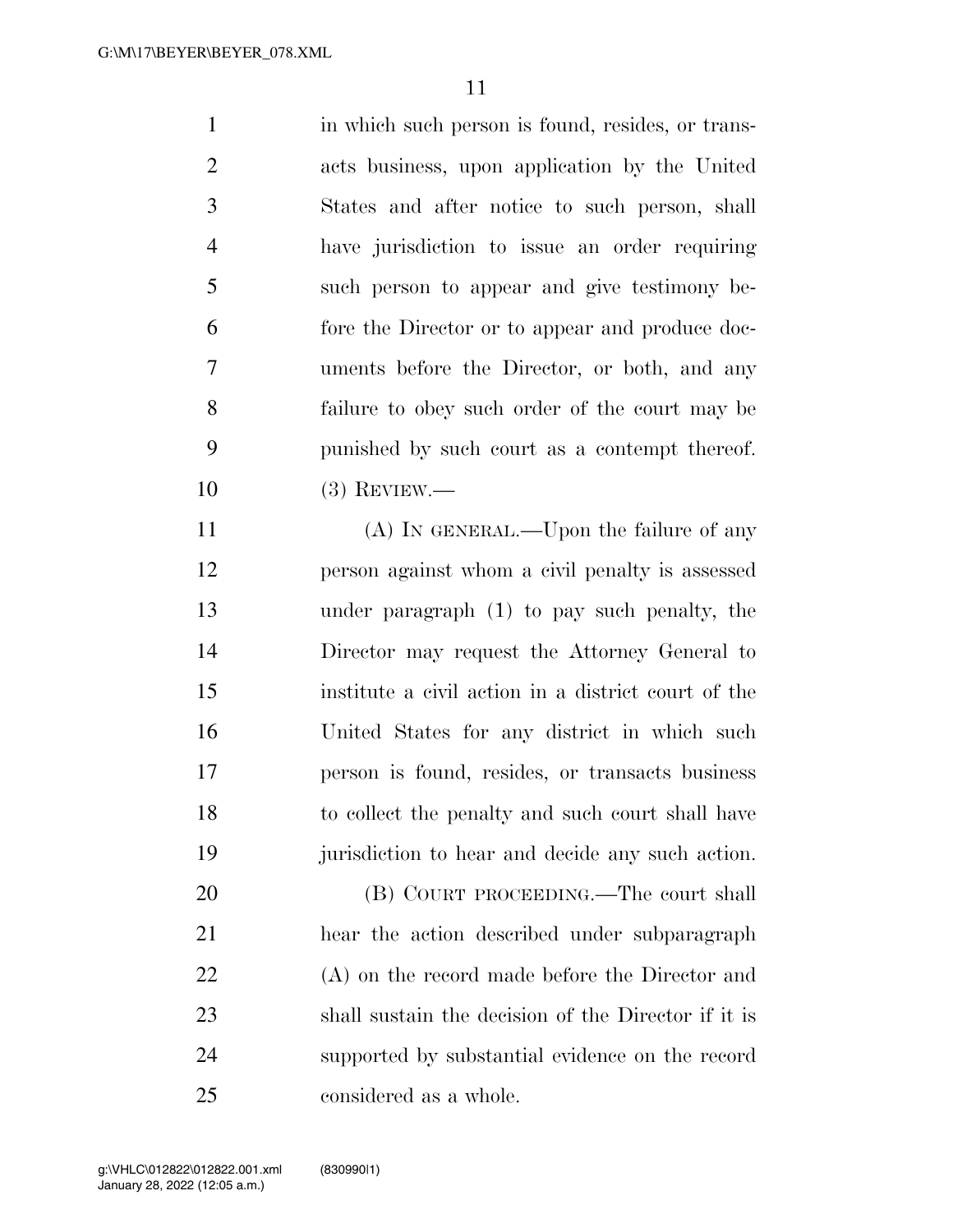(4) PENALTIES UNDER OTHER LAWS.—The as- sessment of a civil penalty under paragraph (1) for any act shall not be deemed to preclude the assess- ment of a civil penalty for such act under any other law.

 (h) REGULATIONS.—The Director may prescribe such regulations as may be appropriate to implement and enforce the provisions of this subsection.

 (i) EFFECTIVE DATE.—This subsection shall take ef-fect 180 days after the date of enactment of this Act.

#### **SEC. 10672. ANTARCTIC ENVIRONMENTAL LIABILITY.**

 (a) PURPOSE.—The purpose of this subsection is to implement Annex VI to the Protocol on Environmental Protection to the Antarctic Treaty, ''Liability Arising From Environmental Emergencies''.

 (b) IMPLEMENTING AMENDMENTS.—The Antarctic Conservation Act of 1978 (16 U.S.C. 2401 et seq.) is amended—

(1) in section 3—

20 (A) by striking "and" at the end of para-graph (22);

 (B) by striking the period at the end of paragraph (23) and inserting a semicolon; and (C) by adding at the end the following: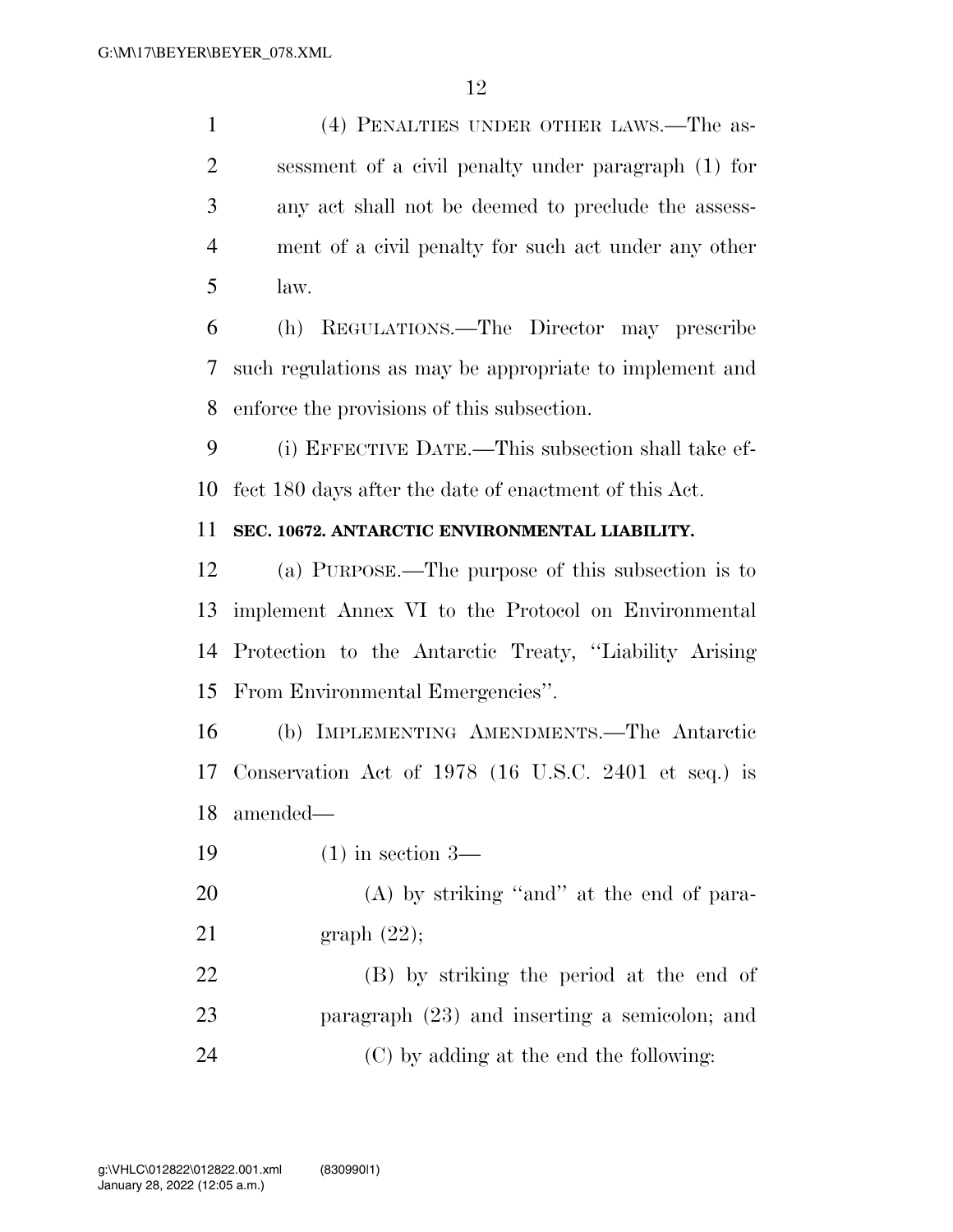$\frac{1}{24}$  the term 'Annex VI' means Annex VI to the Protocol on Environmental Protection to the Antarctic Treaty, Liability Arising From Environ-mental Emergencies;

 ''(25) the term 'environmental emergency' means any event that occurs after the entry into force of Annex VI, and that results in, or immi- nently threatens to result in, any significant and harmful impact on the Antarctic environment;

 $\frac{10}{26}$  the term 'nongovernmental operator' means any operator other than a governmental oper- ator or a contractor or subcontractor acting on be-half of any governmental operator;

 $(27)$  the term 'operator' means any person who organizes activities (including tourist activities) in the United States to be carried out in Antarctica, and any person who organizes activities (including tourist activities) in a country other than the United States to be carried out in Antarctica if such person has its principal place of business or habitual place of residence in the United States, or is incorporated in the United States, except that the term operator does not include—

24  $((A)$  an individual who is an employee, contractor, subcontractor, or agent of, or who is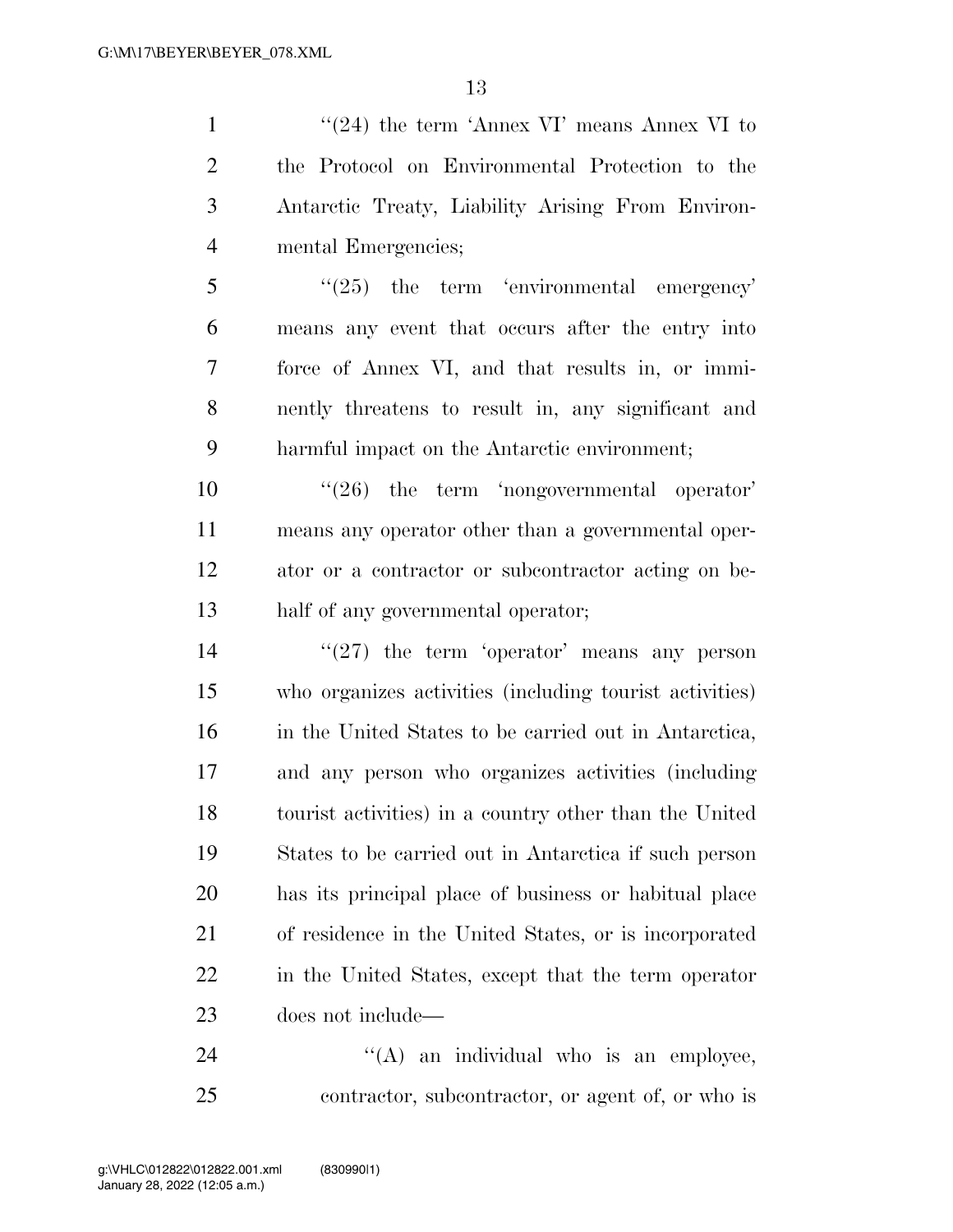| $\mathbf{1}$   | in the service of, a person who organizes activi-    |
|----------------|------------------------------------------------------|
| $\overline{2}$ | ties to be carried out in Antarctica;                |
| 3              | $\lq\lq (B)$ a contractor or subcontractor acting    |
| $\overline{4}$ | on behalf of any governmental operator; or           |
| 5              | $\lq\lq$ (C) any person who organizes only fishing   |
| 6              | activities to be carried out in Antarctica;          |
| 7              | " $(28)$ the term 'reasonable', as applied to 'pre-  |
| 8              | ventative measures' and 'response action', means     |
| 9              | measures or actions which are appropriate, prac-     |
| 10             | ticable, proportionate and based on the availability |
| 11             | of objective criteria and information, including—    |
| 12             | $\lq\lq$ risks to the Antarctic environment,         |
| 13             | and the rate of its natural recovery;                |
| 14             | $\lq\lq$ risks to human life and safety; and         |
| 15             | "(C) technological and economic feasibility;         |
| 16             | and                                                  |
| 17             | $((29)$ the term 'response action' means reason-     |
| 18             | able measures taken after an environmental emer-     |
| 19             | gency has occurred to avoid, minimize or contain the |
| 20             | impact of that environmental emergency, which to     |
| 21             | that end may include clean-up in appropriate cir-    |
| 22             | cumstances, and includes determining the extent of   |
| 23             | that emergency and its impact, except that for pur-  |
| 24             | poses of this Act, the definition of 'response' con- |
| 25             | tained in section $101(25)$ of the Comprehensive En- |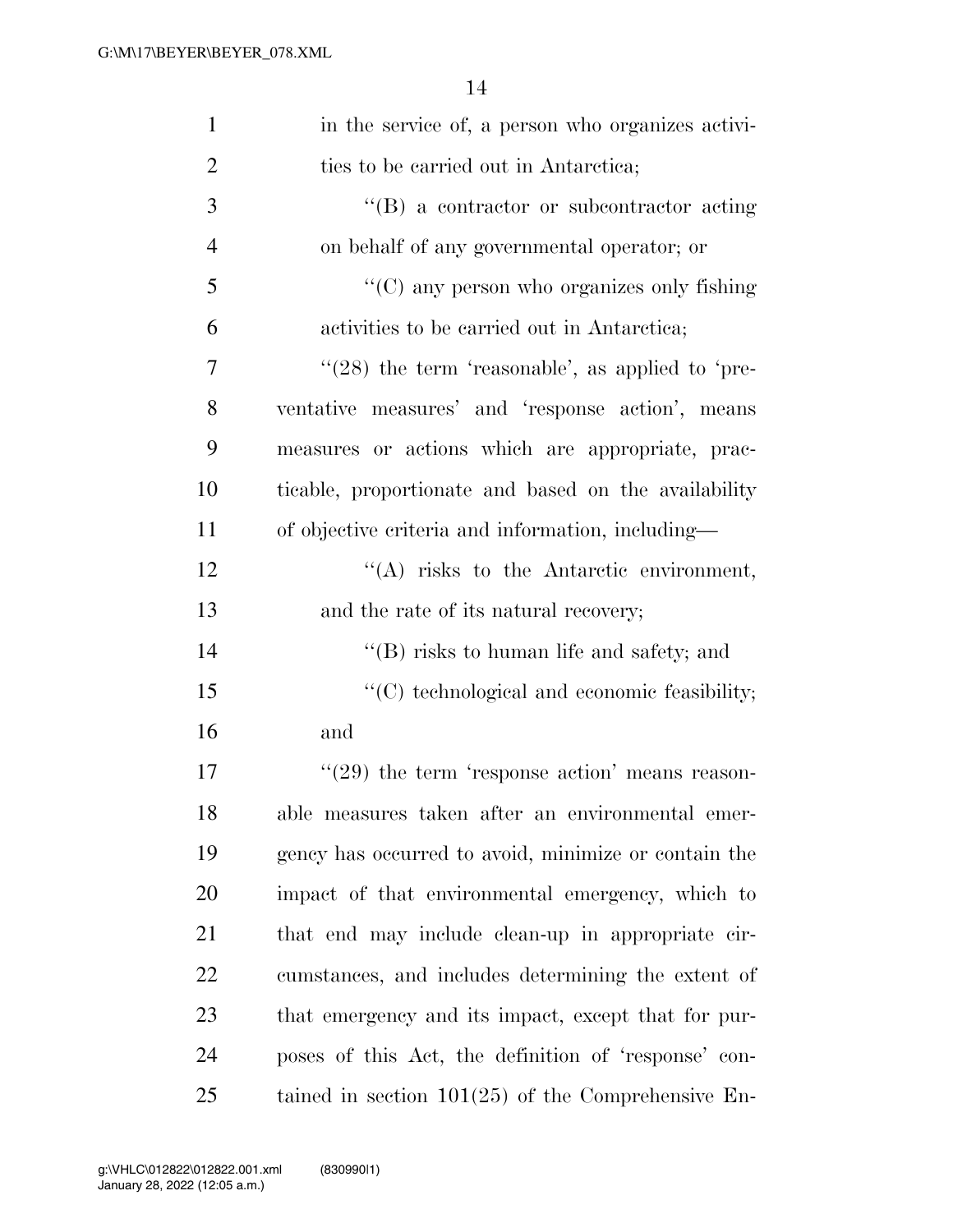| $\mathbf{1}$   | vironmental Response, Compensation, and Liability         |
|----------------|-----------------------------------------------------------|
| $\overline{2}$ | Act $(42 \text{ U.S.C. } 9601(25))$ shall not apply.";    |
| 3              | $(2)$ by inserting after section 4A the following:        |
| $\overline{4}$ | "SEC. 4B. PREVENTATIVE MEASURES.                          |
| 5              | "(a) IN GENERAL.—Operators shall undertake rea-           |
| 6              | sonable preventative measures that are designed to reduce |
| 7              | the risk of environmental emergencies and their potential |
| 8              | adverse impact.                                           |
| 9              | "(b) PREVENTATIVE MEASURES.—Such reasonable               |
| 10             | preventative measures may include—                        |
| 11             | $\lq(1)$ specialized structures or equipment incor-       |
| 12             | porated into the design and construction of facilities    |
| 13             | and means of transportation;                              |
| 14             | $"(2)$ specialized procedures incorporated into           |
| 15             | the operation or maintenance of facilities and means      |
| 16             | of transportation; and                                    |
| 17             | $\lq(3)$ specialized training of personnel.               |
| 18             | "SEC. 4C. CONTINGENCY PLANS.                              |
| 19             | "(a) IN GENERAL.—Operators shall—                         |
| 20             | $\lq(1)$ establish contingency plans for responses        |
| 21             | to incidents with potential adverse impacts on the        |
| 22             | Antarctic environment or dependent and associated         |
| 23             | ecosystems; and                                           |
| 24             | $\lq(2)$ cooperate in the formulation and imple-          |
| 25             | mentation of such contingency plans.                      |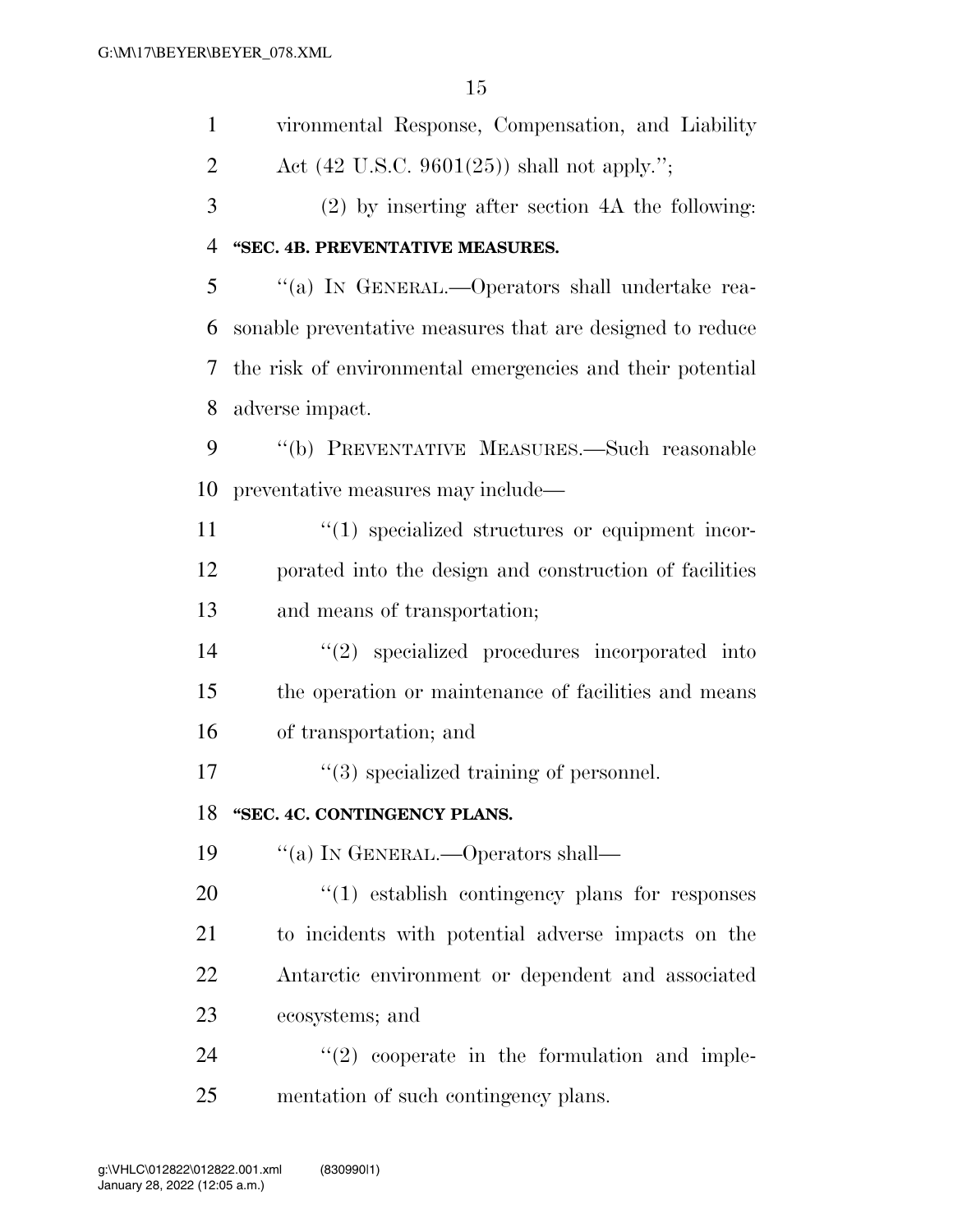| $\mathbf{1}$   | "(b) CONTINGENCY PLANS.—Such contingency plans                 |
|----------------|----------------------------------------------------------------|
| $\overline{2}$ | shall include, when appropriate, the following components:     |
| 3              | $\lq(1)$ procedures for conducting an assessment               |
| $\overline{4}$ | of the nature of the incident;                                 |
| 5              | $\lq(2)$ notification procedures;                              |
| 6              | $(3)$ identification and mobilization of re-                   |
| 7              | sources;                                                       |
| 8              | $\lq(4)$ response plans;                                       |
| 9              | $\lq(5)$ training;                                             |
| 10             | $\lq\lq(6)$ record keeping; and                                |
| 11             | $\lq(7)$ demobilization.                                       |
| 12             | "SEC. 4D. RESPONSE ACTION.                                     |
| 13             | "An operator shall take prompt and effective re-               |
| 14             | sponse action to environmental emergencies arising from        |
| 15             | the activities of that operator.";                             |
| 16             | $(3)$ by inserting after section 6 the following:              |
| 17             | "SEC. 6A. LIABILITY OF NONGOVERNMENTAL OPERATORS.              |
| 18             | "(a) LIABILITY.—Whenever, on the basis of informa-             |
| 19             | tion available to it, a Government of a State Party to         |
| 20             | Annex VI, other than the United States—                        |
| 21             | $\cdot\cdot\cdot(1)$ finds that a nongovernmental operator has |
| 22             | failed to take prompt and effective response action            |
| 23             | to an environmental emergency arising from that op-            |
| 24             | erator's activities, as required by section 4D; and            |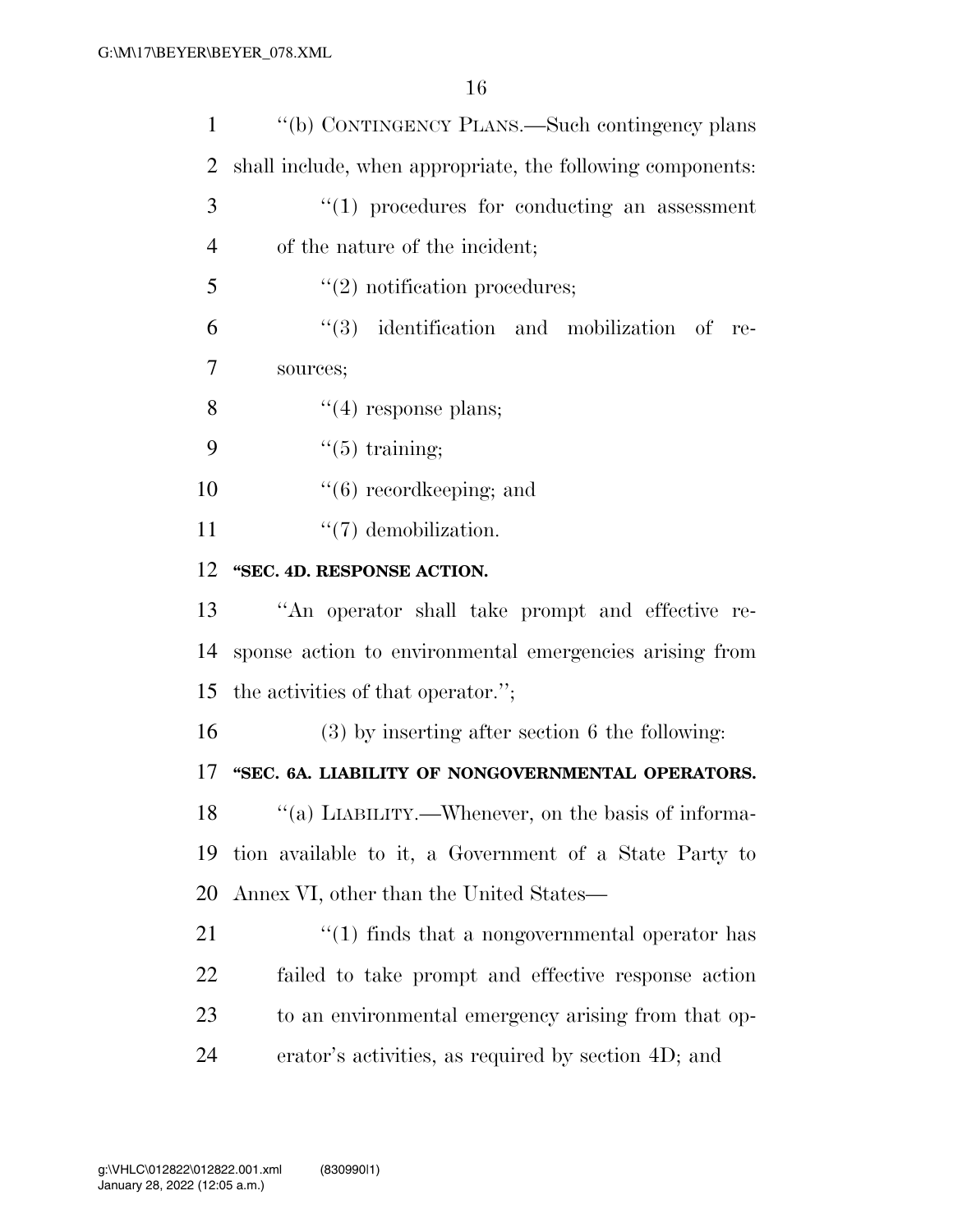$\frac{1}{2}$  ''(2) takes a response action to that environ- mental emergency, such Government may bring a civil action against that operator to recover the costs of such response action in an appropriate district court in accordance with section 11.

 Any such operator found to have violated the requirements of section 4D shall be liable to pay to that Government the costs of the response action taken by such Govern-ment.

 ''(b) FAILURE TO COMPLY.—Failure of a Govern- ment to comply with the provisions of Article 5, paragraph 3, 4, or 5 of Annex VI shall not be a defense to liability under this section.

 ''(c) STRICT LIABILITY.—Liability pursuant to sub-sections (a), (e), (i), and (j) shall be strict.

 ''(d) JOINT LIABILITY.—When an environmental emergency arises from the activities of two or more non- governmental operators, they shall be jointly and severally liable under subsection (a), (i), or (j), except that an oper- ator which establishes that only part of the environmental emergency resulted from its activities shall be liable in re-spect of that part only.

23 "'(e) CLAIMS.—Any nongovernmental operator may seek contribution from any other nongovernmental oper-ator that is liable or potentially liable under section 2406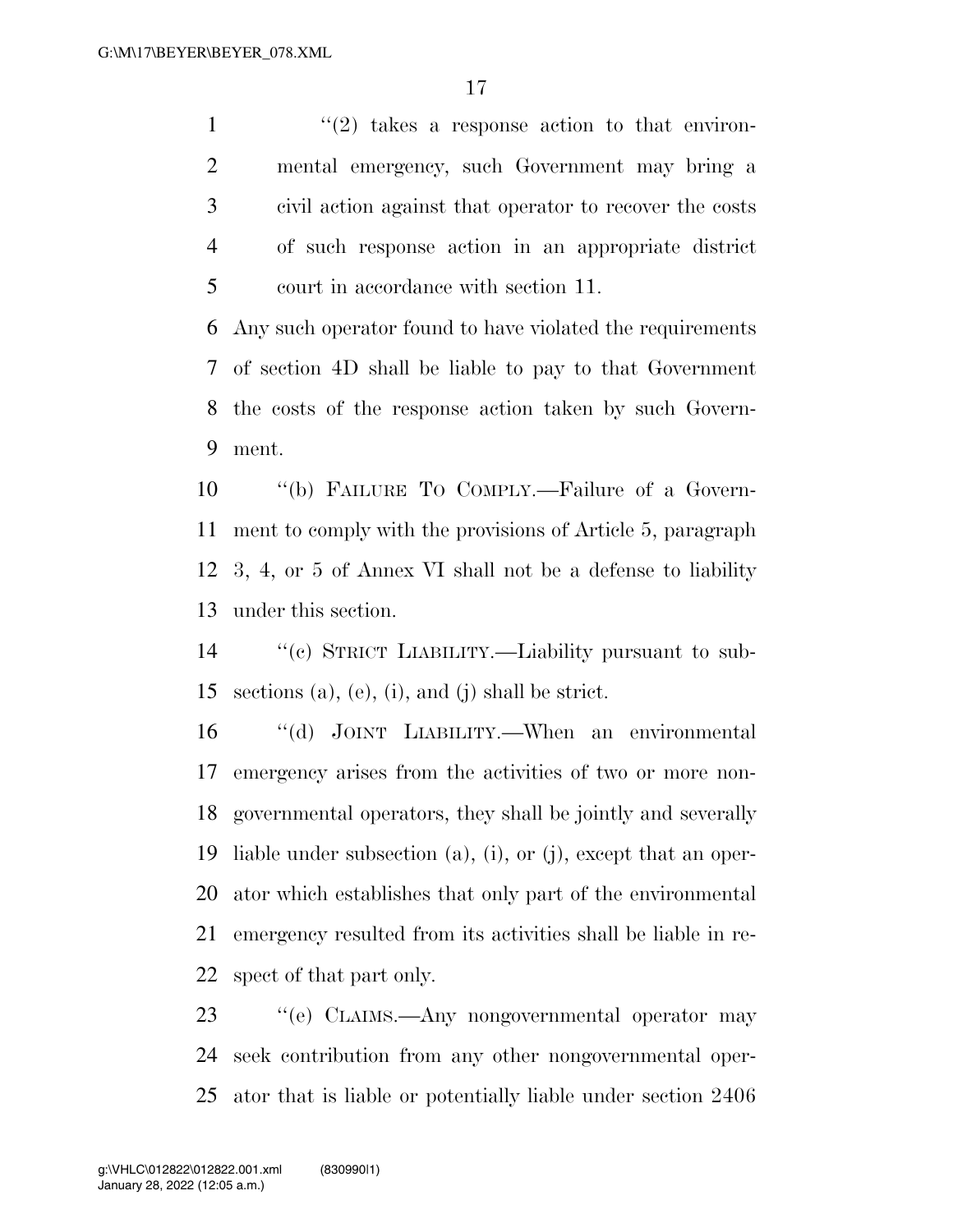of this title. Such claims shall be brought in accordance with this section and the Federal Rules of Civil Procedure, and shall be governed by Federal law. In resolving con- tribution claims, the court may allocate response costs among liable parties using such equitable factors as the court determines are appropriate. Nothing in this sub- section shall diminish the right of any person to bring an action for contribution in the absence of a civil action under subsection (a), (i), or (j).

 ''(f) PERIOD IN WHICH ACTIONS MAY BE BROUGHT.—

12 "(1) RESPONSE PERIOD.—An action under sub- section (a) or (i) must be commenced within three years of the commencement of the response action or within three years of the date on which the Govern- ment bringing the action knew or ought reasonably to have known the identity of the nongovernmental operator, whichever is later. In no event shall an ac- tion against a nongovernmental operator be com- menced later than 15 years after the commencement of the response action.

22 "(2) COST RECOVERY PERIOD.—An action under subsection (e) for contribution toward costs incurred pursuant to subsection (a) or (i) must be commenced within three years of the date of judg-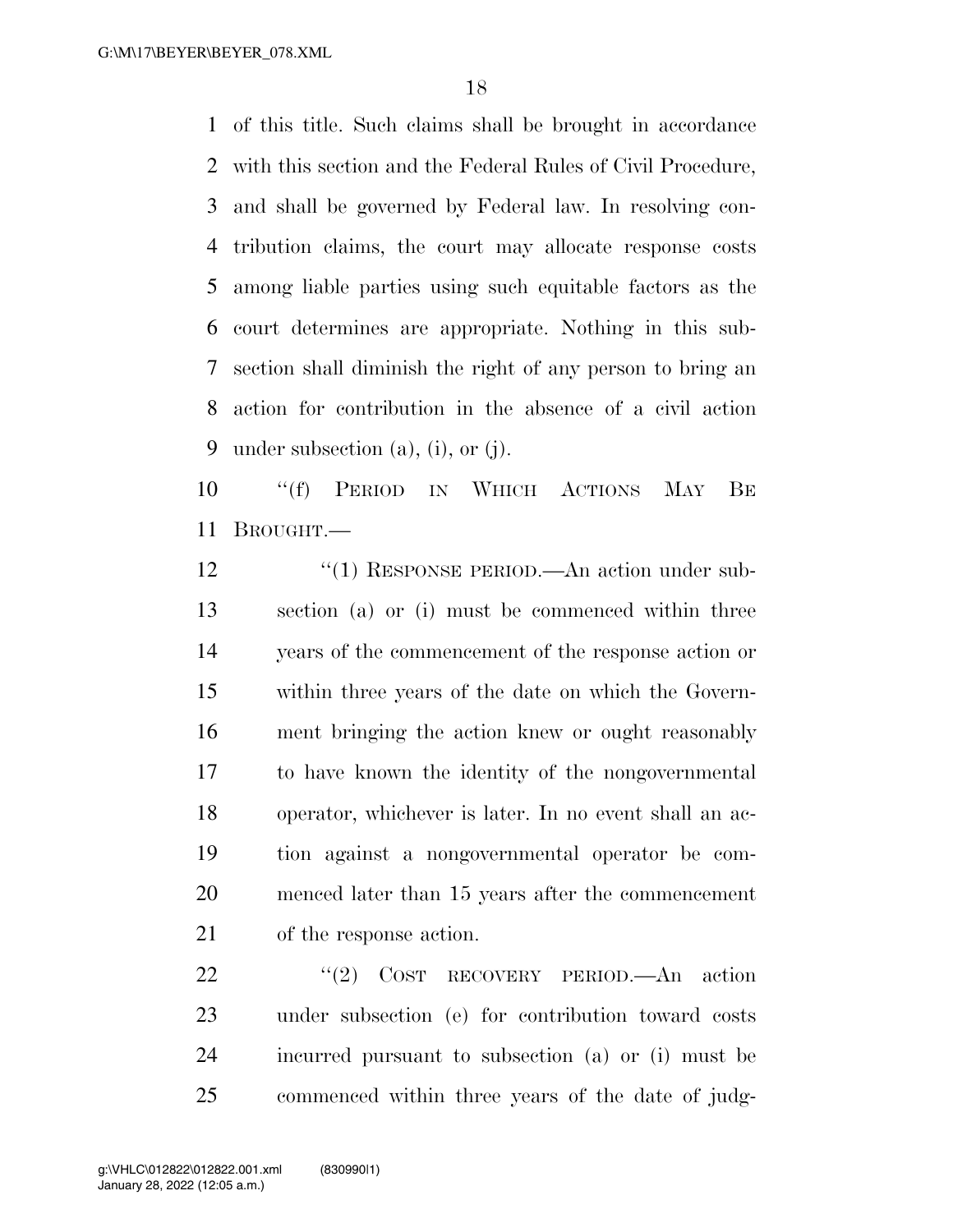ment in any action under subsection (a) or (i) for recovery of such response costs or in the absence of such an action, within three years of the date that the person seeking contribution knew or ought rea- sonably to have known the identity of the nongovern-mental operator.

 ''(3) COST CONTRIBUTION PERIOD.—An action under subsection (e) for contribution toward re- sponse costs assessed pursuant to subsection (j) must be commenced within three years of the date of the assessment or within three years of the date of any judgment under subsection (j)(7), whichever is later.

14 "(g) LIABILITY COST LIMIT.—

 ''(1) Except as provided in paragraph (2), the maximum amount for which each nongovernmental operator may be liable for the costs of response ac- tions under subsection (a), (i), or (j), in respect of each environmental emergency, shall be as follows:

20 "'(A) For an environmental emergency 21 arising from an event involving a ship— 22  $\frac{1}{2}$   $\frac{1}{2}$   $\frac{1}{2}$  one million SDR for a ship with a tonnage not exceeding 2,000 tons; and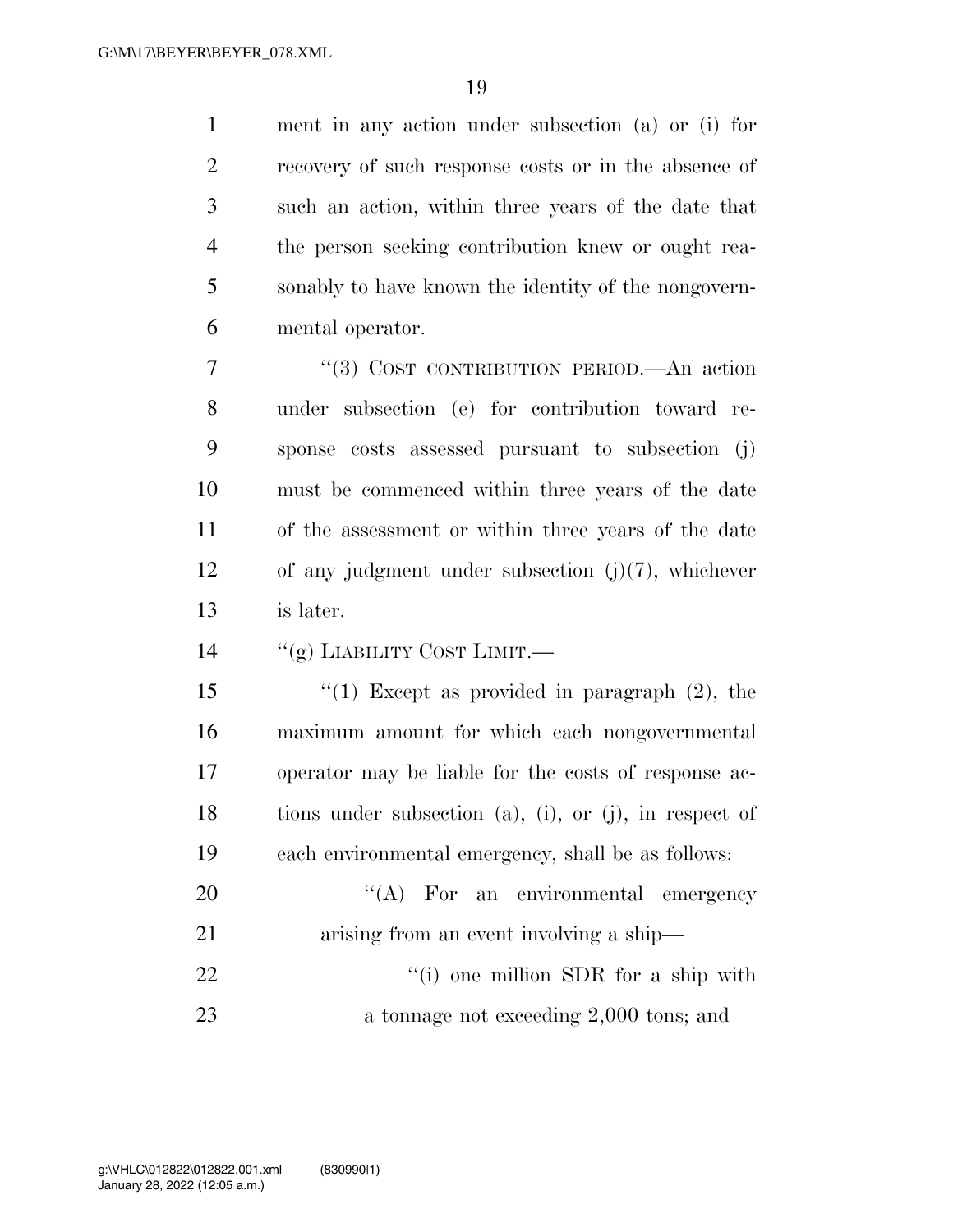| $\mathbf{1}$   | "(ii) for a ship with a tonnage in ex-                  |
|----------------|---------------------------------------------------------|
| $\overline{2}$ | cess of $2,000$ tons, the following amount in           |
| 3              | addition to that referred to in clause (i):             |
| $\overline{4}$ | "(I) For each ton from $2,001$ to                       |
| 5              | 30,000 tons, 400 SDR.                                   |
| 6              | "(II) For each ton from $30,001$                        |
| $\overline{7}$ | to 70,000 tons, 300 SDR.                                |
| 8              | "(III) For each ton in excess of                        |
| 9              | 70,000 tons, 200 SDR.                                   |
| 10             | "(B) For an environmental emergency                     |
| 11             | arising from an event which does not involve a          |
| 12             | ship, $3,000,000$ SDR.                                  |
| 13             | $\lq(2)$ Notwithstanding the paragraph $(1)$ , liabil-  |
| 14             | ity shall not be limited if it is proved that the envi- |
| 15             | ronmental emergency resulted from an act or omis-       |
| 16             | sion of the operator, committed with the intent to      |
| 17             | cause such emergency, or recklessly and with knowl-     |
| 18             | edge that such emergency would probably result.         |
| 19             | $``(3)$ For the purposes of this subsection—            |
| 20             | "(A) 'ship' means a vessel of any type                  |
| 21             | whatsoever operating in the marine environ-             |
| 22             | ment and includes hydrofoil boats, air-cushion          |
| 23             | vehicles, submersibles, floating craft and fixed        |
| 24             | or floating platforms;                                  |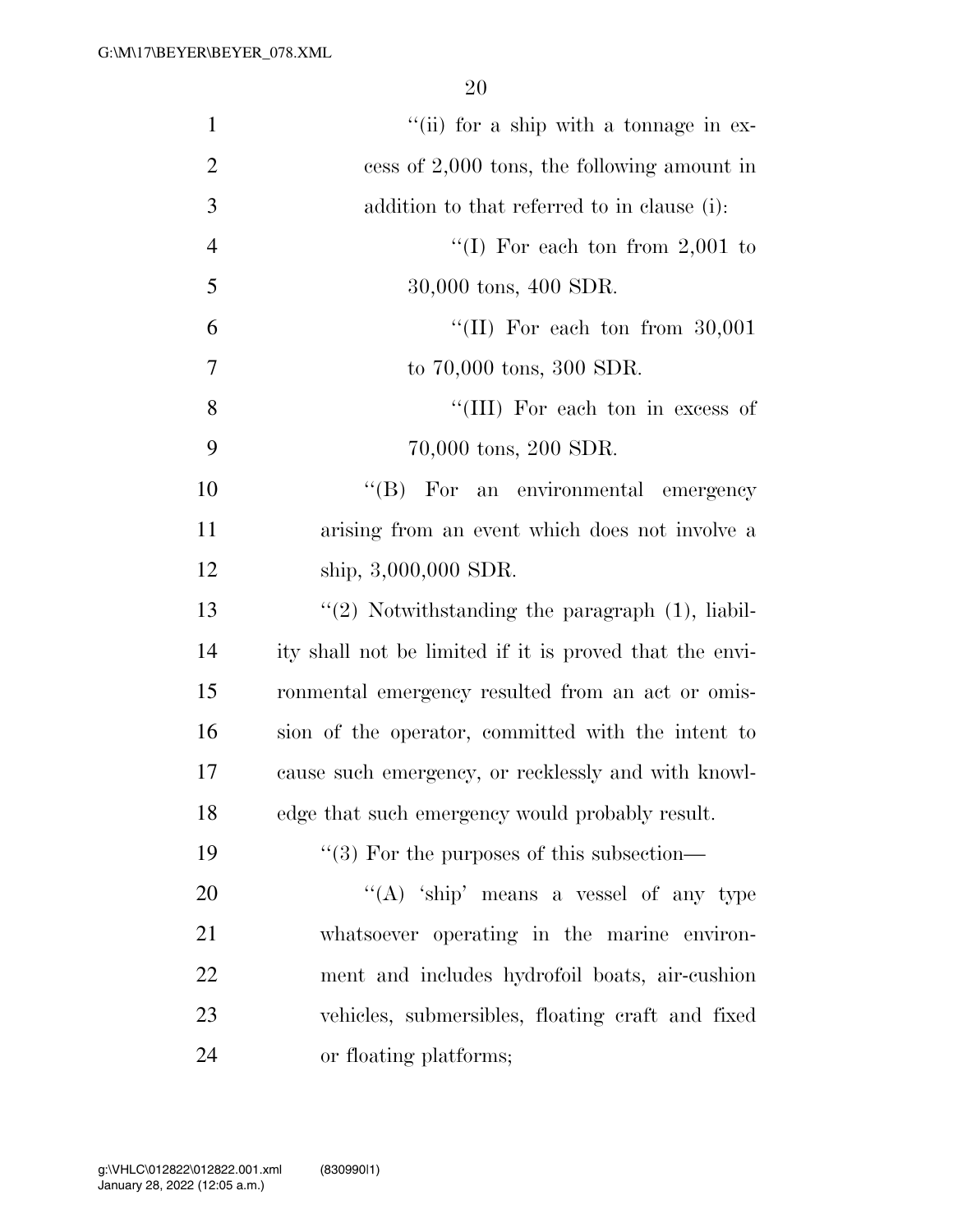1 ''(B) 'SDR' means the Special Drawing Rights as defined by the International Mone-tary Fund; and

 ''(C) a ship's tonnage shall be the gross tonnage calculated in accordance with the ton- nage measurement rules contained in Annex I of the International Convention on Tonnage Measurement of Ships, 1969.

 ''(h) INSURANCE REQUIREMENT.—Nongovernmental operators shall maintain adequate insurance or other fi- nancial security, such as the guarantee of a bank or simi- lar financial institution, to cover liability under this sec-tion up to the limits set forth in subsection (g).

 ''(i) CIVIL ACTION.—Whenever, on the basis of infor- mation available to it, a department, agency, or other in- strumentality of the United States (i) finds that a non- governmental operator has failed to take prompt and ef- fective response action to an environmental emergency arising from its activities, as required by section 4D, and (ii) takes a response action to that environmental emer- gency, such department, agency, or other instrumentality may request the Attorney General to bring a civil action to recover the costs of such response action in an appro- priate district court in accordance with section 11 of this title. Any such operator found to have violated the require-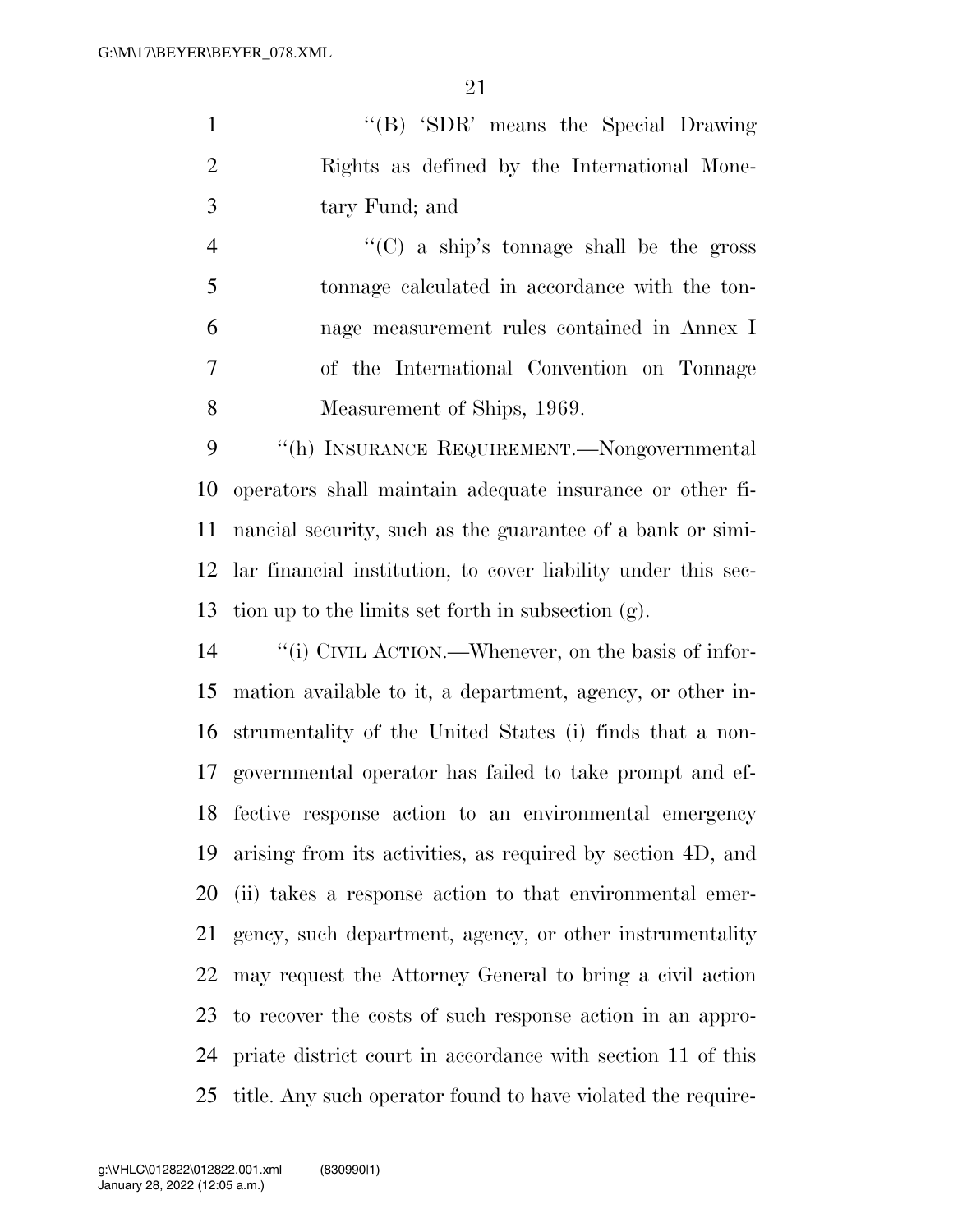ments of section 4D shall be liable to the United States for the costs of the response action taken by said depart- ment, agency, or instrumentality. The department, agen- cy, or other instrumentality of the United States that takes a response action under this subsection, or section 9(a), is authorized to retain, in its budget, the monies col- lected pursuant to this subsection. Such monies shall re- main available for expenditure, without further appropria- tion, until expended by that department, agency, or other instrumentality.

 ''(j) NOTIFICATION.—Upon notice that a nongovern- mental operator has failed to take prompt and effective response action to an environmental emergency arising from its activities, as required by section 4D, and no re- sponse action was taken by any Party to the Protocol, the following procedures shall be followed:

17 ''(1) The Director, after notice and opportunity for a hearing in accordance with paragraph (2), shall assess the cost of the response action that should have been taken and may assess the reason- able costs incurred by the United States under this subsection to determine that cost. The Director is authorized to promulgate regulations to implement this subsection.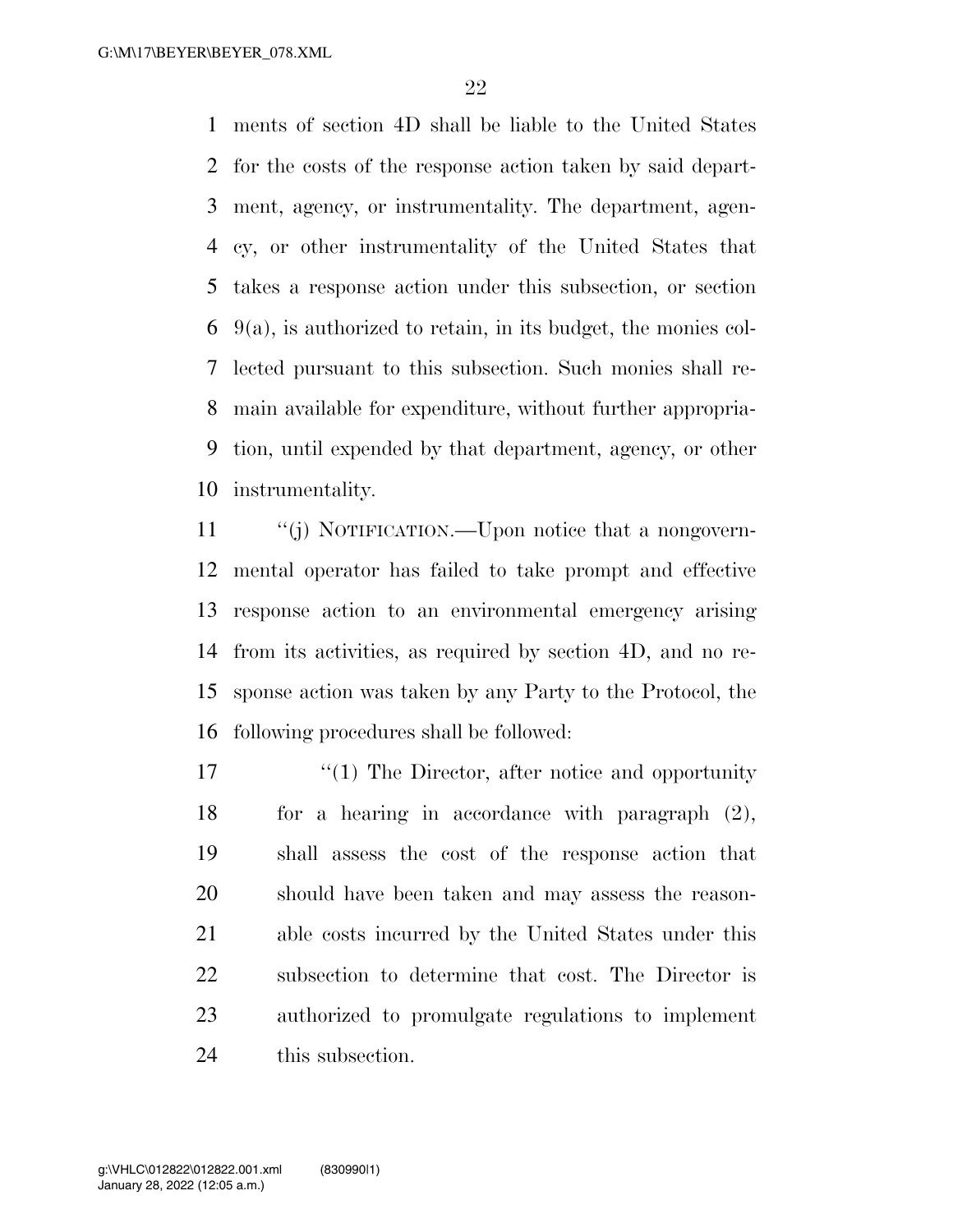1 ''(2) Hearings for the assessment of the costs under paragraph (1) shall be conducted in accord- ance with section 554 of title 5, United States Code. For the purposes of conducting any such hearing, the Director may issue subpoenas for the attendance and testimony of witnesses and the production of relevant papers, books, and documents, and may ad- minister oaths. Witnesses summoned shall be paid the same fees and mileage that are paid to witnesses in the courts of the United States. In case of contu- macy or refusal to obey a subpoena served upon any person pursuant to this subsection, the district court of the United States for any district in which such person is found, resides, or transacts business, upon application by the United States and after notice to such person, shall have jurisdiction to issue an order requiring such person to appear and give testimony before the Director or to appear and produce docu- ments before the Director and any failure to obey such order of the court may be punished by such court as a contempt thereof.

22 ''(3) Response action costs assessed pursuant to this section shall reflect, as much as possible, the costs of the response action that should have been taken and the maximum recovery amount of those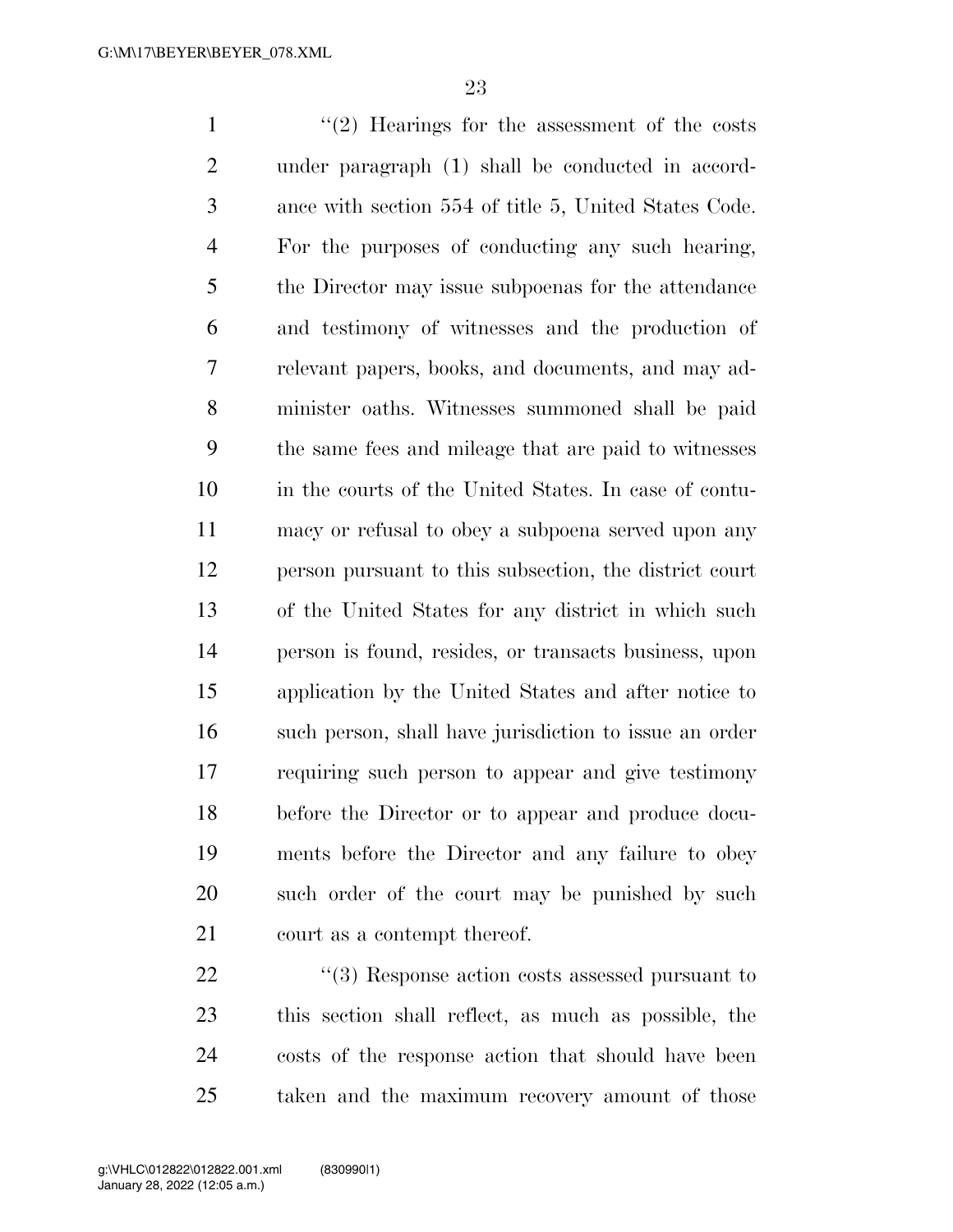| $\mathbf{1}$   | costs shall be as set forth in subsection (g). Further, |
|----------------|---------------------------------------------------------|
| $\overline{2}$ | the assessment of response action costs pursuant to     |
| 3              | this section shall not be deemed to preclude the as-    |
| $\overline{4}$ | sessment of additional civil or criminal penalties for  |
| 5              | violations of any other provision of this chapter or    |
| 6              | any other law.                                          |
| 7              | $\cdot$ (4) At the request of the Director, and with    |
| 8              | the concurrence of the Secretary of the Department      |
| 9              | in which the Coast Guard is operating, the Com-         |
| 10             | mandant of the Coast Guard shall—                       |
| 11             | $\lq\lq$ render, on a non-reimbursable basis,           |
| 12             | such assistance that the Director may require,          |
| 13             | necessary to assess the cost of response action         |
| 14             | that should have been taken in the case of an           |
| 15             | environmental emergency caused by the opera-            |
| 16             | tor's ship-based activities, including any deter-       |
| 17             | mination concerning the underlying response             |
| 18             | activity; and                                           |
| 19             | "(B) conduct, on a non-reimbursable basis,              |
| 20             | an investigation or an evidentiary hearing, nec-        |
| 21             | essary to assess the cost of the response action        |
| 22             | that should have been taken in the case of an           |
| 23             | environmental emergency caused by the opera-            |
| 24             | tor's ship-based activities, including any deter-       |
| 25             | mination concerning the underlying response             |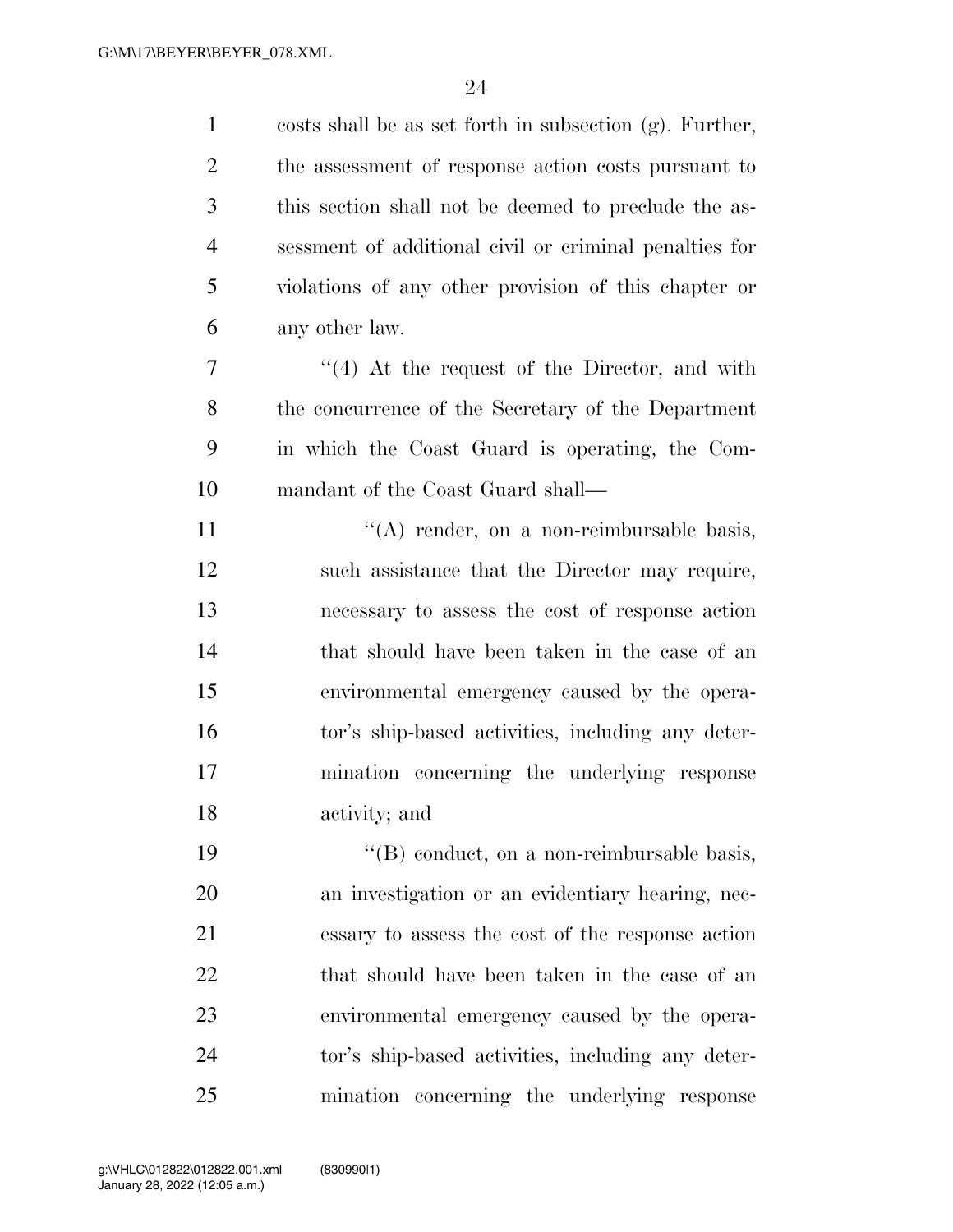activity and to submit to the Director proposed findings of fact and recommendations for adju-dication by the Director.

4 "(5) With regard to any investigation or evi- dentiary hearing conducted pursuant to paragraph (4), the Director is authorized to delegate, to the Commandant, the authority, set forth in paragraph (2), to issue subpoenas and administer oaths, and to pay fees and mileage. In case of contumacy or re- fusal to obey a subpoena served upon any person pursuant to this paragraph, the district court of the United States for any district in which such person is found, resides, or transacts business, upon appli- cation by the United States and after notice to such person, shall have jurisdiction to issue an order re- quiring such person to appear and give testimony before the agency head or to appear and produce documents before the agency head, and any failure to obey such order of the court may be punished by 20 such court as a contempt thereof.

21 ''(6) The Director shall not commence an ad- ministrative proceeding in accordance with para- graphs (1) and (2) of this section later than 15 years after the United States Government becomes aware of the environmental emergency.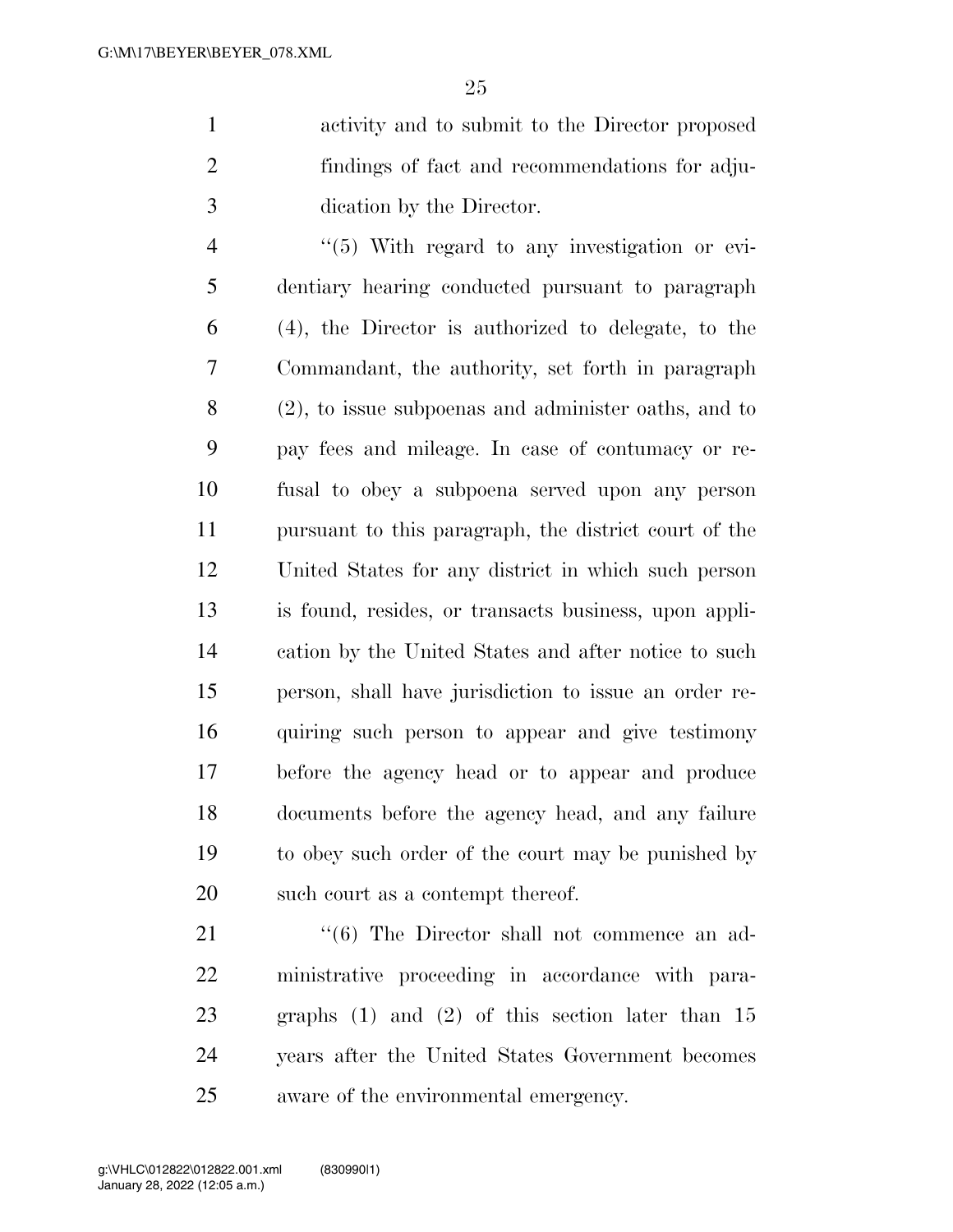1 ''(7) Upon the failure of any operator against whom costs have been assessed under this section to pay such costs, the Director may request the Attor- ney General to institute a civil action in a district court of the United States for any district in which such person is found, resides, or transacts business to collect the costs and such court shall have juris- diction to hear and decide any such action. The court shall hear such action on the record made be- fore the Director pursuant to this section and shall sustain the Director's decision if it is supported by substantial evidence on the record considered as a whole.

 ''(k) EXCEPTION.—A nongovernmental operator shall not be liable pursuant to subsection (a), (e), (i), or (j) if it proves that the environmental emergency was caused by—

18 ''(1) an act or omission necessary to protect human life or safety;

 ''(2) an event constituting in the circumstances of Antarctica a natural disaster of an exceptional character, which could not have been reasonably foreseen, either generally or in the particular case, provided all reasonable preventative measures were taken that are designed to reduce the risk of envi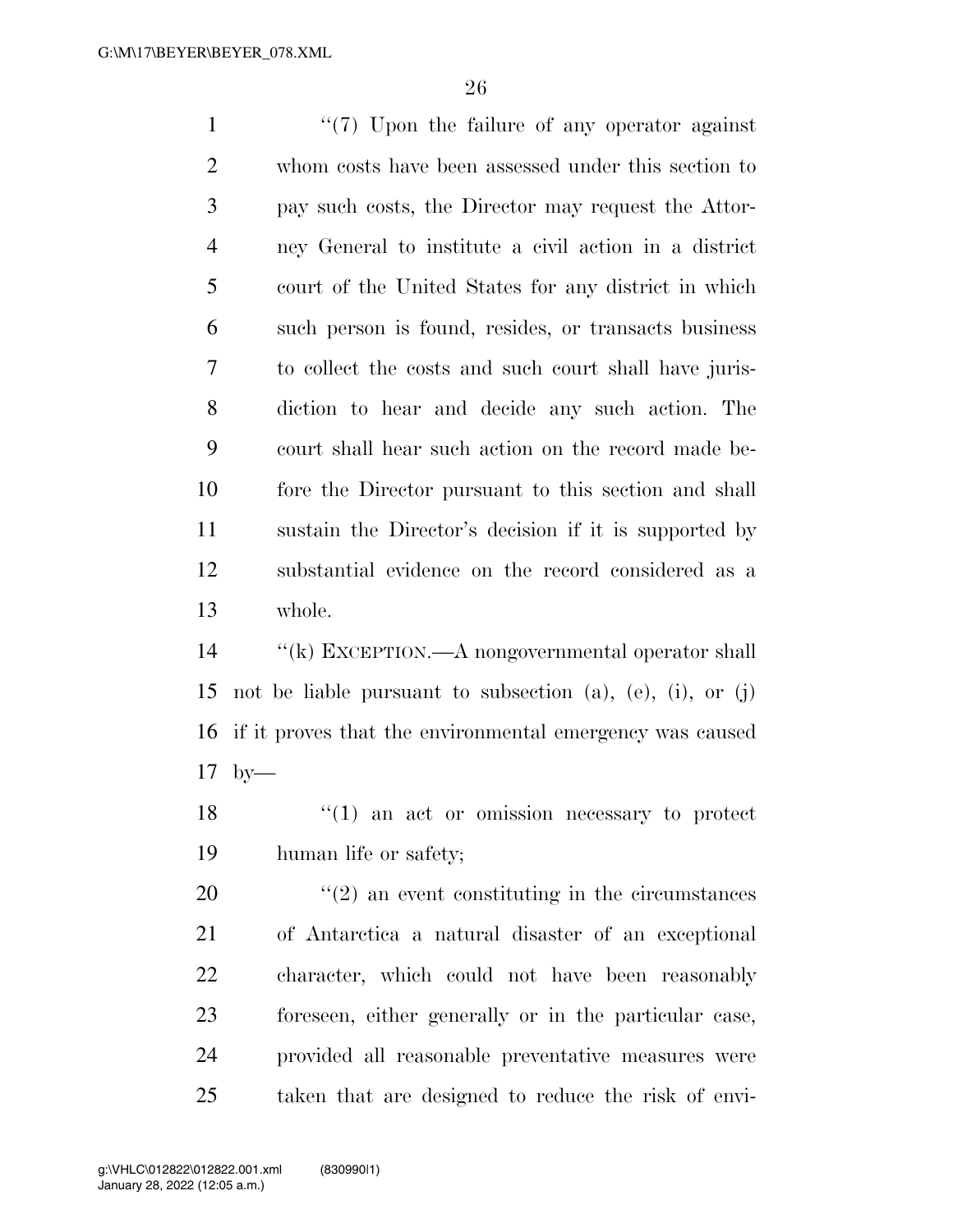ronmental emergencies and their potential adverse impact;

- ''(3) an act of terrorism by some other person or entity; or
- ''(4) an act of belligerency by some other per- son or entity against the activities of the operator. ''(l) FEES.—Any monetary recovery under sub- sections (a), (i), and (j) shall, in addition, include all rea-sonable attorney's fees and costs.

 ''(m) ARTICLE 12 FUND.—An amount equal to the amount recovered pursuant to subsection (l) for the cost of the response action that should have been taken shall be forwarded to the fund established pursuant to Article 12 of Annex VI.

 ''(n) EXPENDITURE.—To the extent the department, agency, or other instrumentality of the United States re- tains monies collected pursuant to this section, such entity is authorized to retain, in its budget, the monies collected pursuant to this section. Such monies shall remain avail- able for expenditure, without further appropriation, until expended by that department, agency, or other instrumen-tality of the United States.'';

(4) in section 6—

24 (A) in subsection  $(a)$ —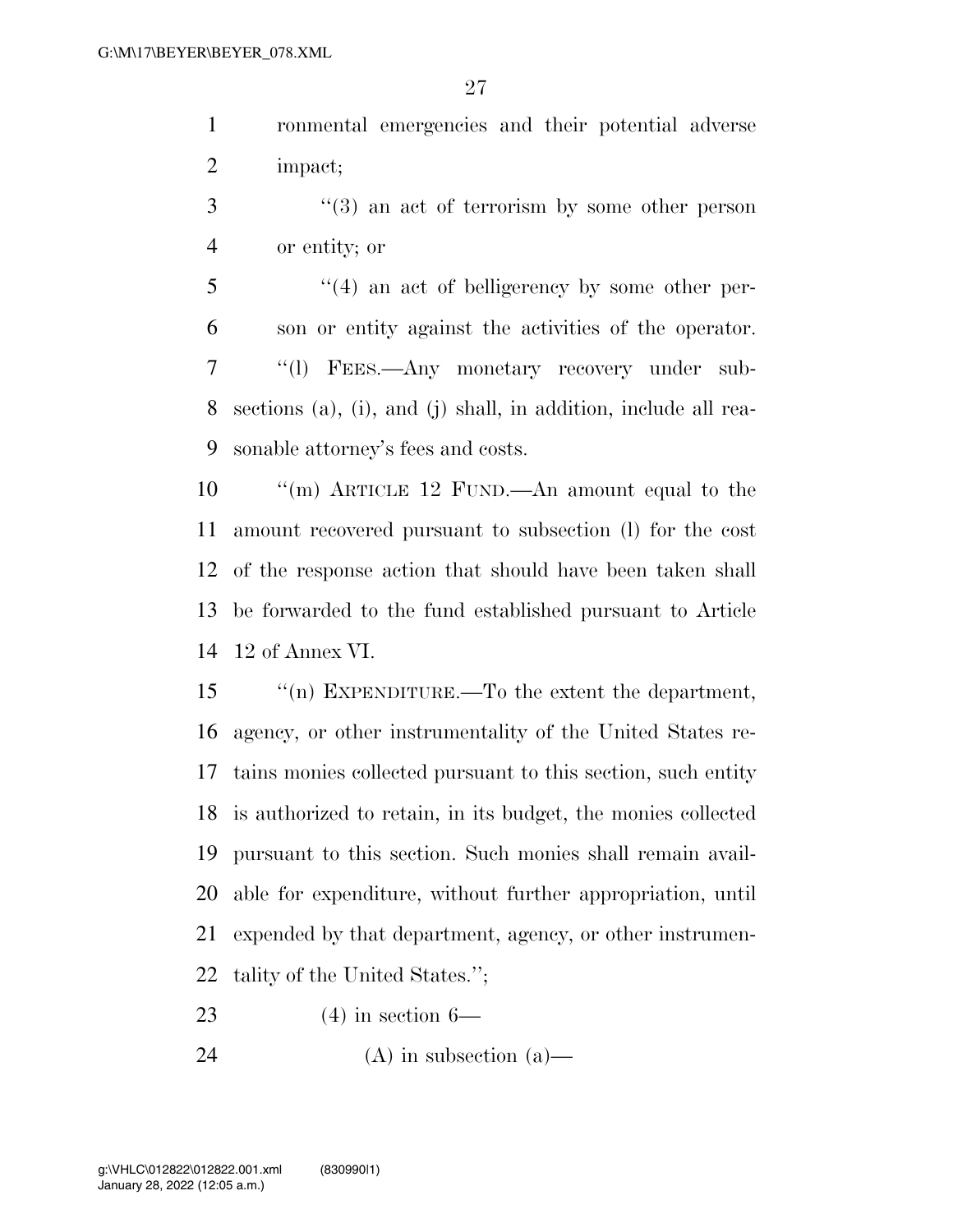| $\mathbf{1}$   | (i) by striking "Annex II and Annex"               |
|----------------|----------------------------------------------------|
| $\overline{2}$ | V" and inserting "Annex II, Annex V, and           |
| 3              | Annex VI"; and                                     |
| $\overline{4}$ | (ii) by striking "including sections"              |
| 5              | $4(b)(2)$ , (3), (4) and (5)" and inserting        |
| 6              | "including section 3, section $4(b)(2)$ , (3),     |
| 7              | $(4)$ and $(5)$ , section $4D$ and section $6A$ "; |
| 8              | and                                                |
| 9              | (B) in subsection (b), by striking "to im-         |
| 10             | plement Annex IV to the Protocol and the pro-      |
| 11             | visions of this Act which implement that           |
| 12             | Annex" and inserting "to implement Annex IV        |
| 13             | and ship-based matters under Annex VI to the       |
| 14             | Protocol and the provisions of this Act which      |
| 15             | implement these Annexes";                          |
| 16             | $(5)$ in section 9(a), by adding "other than a     |
| 17             | Federal department, agency, or instrumentality"    |
| 18             | after "person"; and                                |
| 19             | $(6)$ in section 11—                               |
| 20             | $(A)$ by striking the section heading and in-      |
| 21             | serting "JURISDICTION OF<br><b>FEDERAL</b>         |
| 22             | COURTS; VENUE, REVIEW OF REGULA-                   |
| 23             | TIONS; SERVICE OF PROCESS";                        |
| 24             | $(B)$ by inserting "(a) U.S. DISTRICT              |
| 25             | COURTS.—" before "The district courts of the       |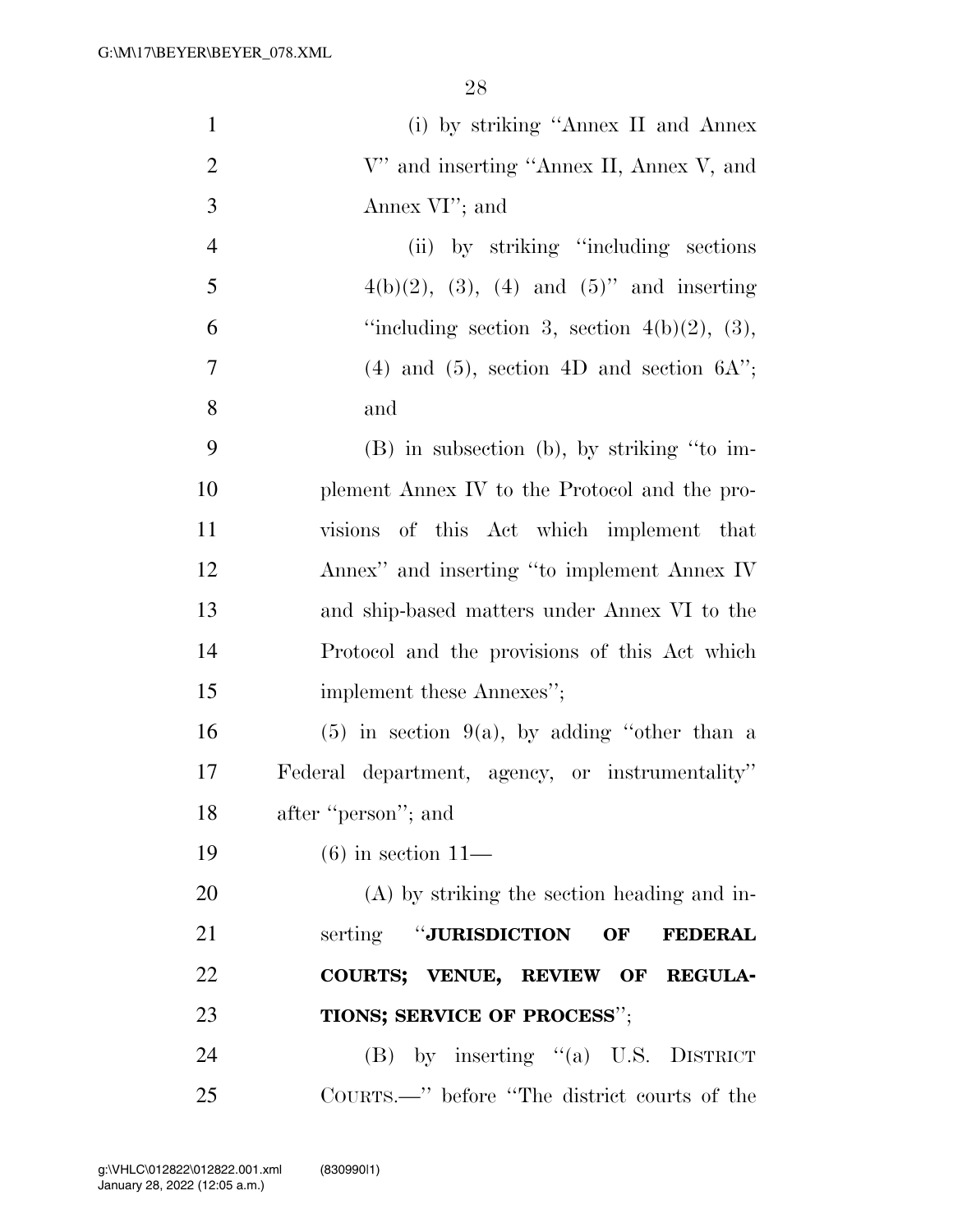United States shall have exclusive jurisdiction over any case or controversy arising under the provisions of this chapter or of any regulation prescribed, or permit issued, under this chap-ter."; and

 (C) by adding the following subsections at the end of the section:

 ''(b) JURISDICTION.—An action by any Government of a State Party to Annex VI, including the United States, against any person subject to legal action under this chap- ter may be brought only in a district court in a jurisdiction where such person is located or resides or is doing busi- ness. A claim for contribution by a nongovernmental oper- ator under section 2406(e) of this title may be brought in any district in which the defendant resides, may be found, or has his principal office.

 $\lq$  (c) LIMITATION.—In any action brought under sec- tion 2406 of this title, process may be served in any dis- trict where the defendant is found, resides, transacts busi- ness, or has appointed an agent for the service of proc-ess.''.

 (c) EFFECTIVE DATE.—This section and the amend-ments made by this section shall take effect upon the entry